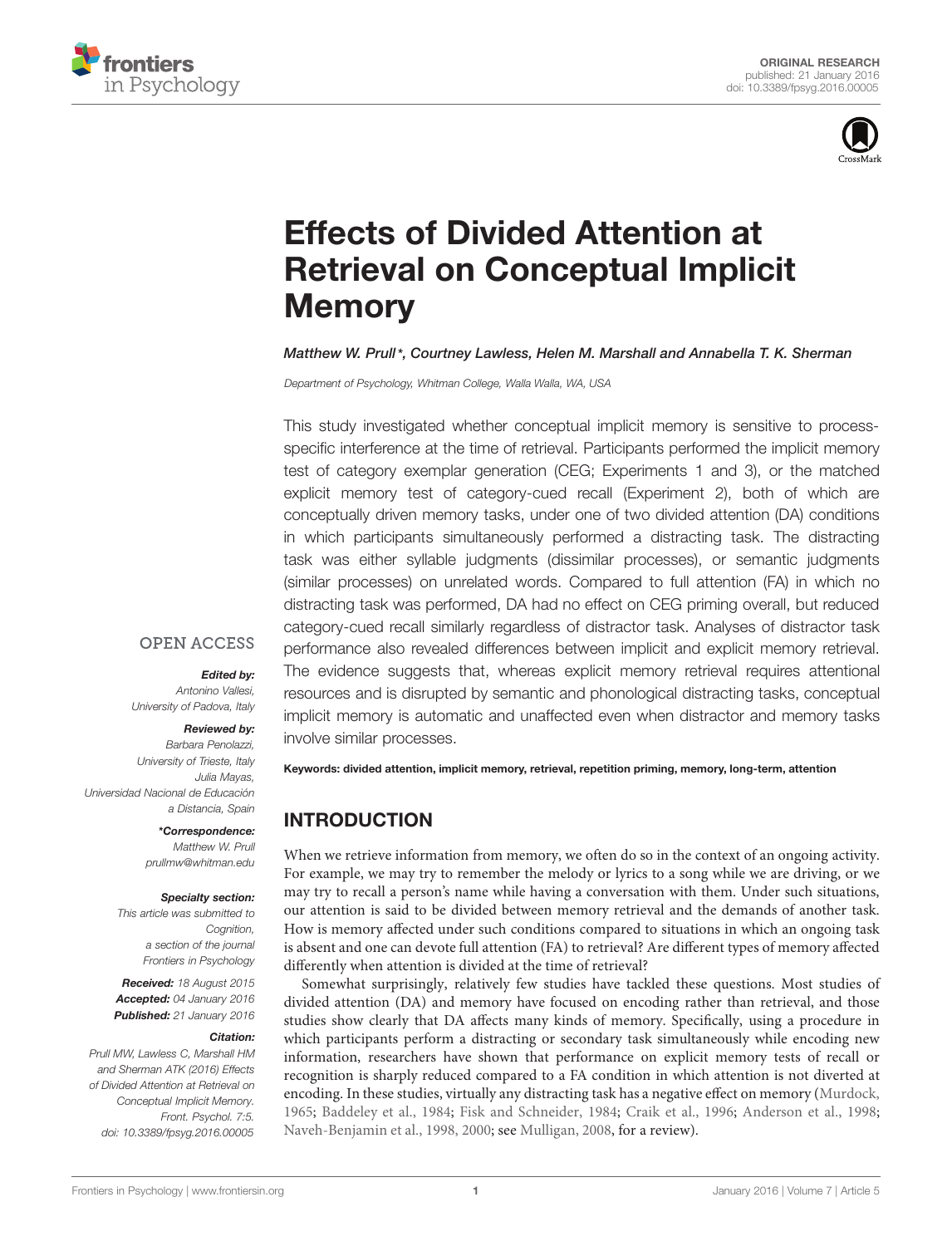Attention at encoding is also necessary for implicit memory, in which memories are revealed in performance changes on tasks that make no reference to study events and do not require the deliberate retrieval processes that are involved in explicit memory. In such studies, encoding-phase DA reduces repetition priming, a form of implicit memory, on some but not all implicit [memory tests \(e.g.,](#page-11-6) [Parkin et al.](#page-11-5), [1990;](#page-11-5) Schmitter-Edgecombe, [1996;](#page-11-6) [Szymanski and MacLeod, 1996;](#page-11-7) [Mulligan,](#page-11-8) [1998](#page-11-8); [Gabrieli et al., 1999;](#page-11-9) [Light et al., 2000;](#page-11-10) [Rajaram et al., 2001;](#page-11-11) [Mulligan and Peterson, 2008;](#page-11-12) see [Spataro et al., 2011](#page-11-13) for review). Two theoretical perspectives help understand the variation in outcomes. The *transfer-appropriate processing perspective*, or TAP, divides implicit memory tests into perceptually driven and conceptually driven categories. Perceptually driven tests such as word stem completion (complete *squ\_\_\_* with the first word that comes to mind) and lexical decision (is *squash* a word?) present stimuli in degraded, speeded, or other perceptually challenging forms. *Perceptual priming* occurs when studied items come to mind, or are processed faster, compared to unstudied items. Such priming is said to be perceptual in nature because it is affected by changing the perceptual similarity between test stimuli and study stimuli. In contrast, conceptually driven tests, such as word association (*gourd* - ?) or category verification (is *squash* a vegetable?), present test stimuli to which participants respond based on semantic knowledge. *Conceptual priming* occurs when studied items come to mind, or are processed faster, compared to unstudied items, but in this case priming is said to be conceptual because it is sensitive to study-phase manipulations of conceptual processing, not manipulations of study-to-test perceptual similarity [\(Roediger and McDermott, 1993](#page-11-14)). DA at encoding affects priming on many conceptually driven implicit memory tests and does not affect many perceptually driven tests, altho[ugh there are some exceptions to that pattern \(e.g.,](#page-11-10) Light et al., [2000;](#page-11-10) [Mulligan and Hornstein](#page-11-15), [2000](#page-11-15)). That pattern is explained by the TAP perspective by assuming that encodingphase DA hampers conceptual but not perceptual processing of stimuli, thereby affecting conceptual but not perceptual priming [\(Roediger and McDermott](#page-11-14), [1993](#page-11-14)).

Alternatively, the *identification-production perspective* divides implicit memory tests into those that require identification of a stimulus cue or classification of one of its attributes (e.g., lexical decision and category verification tests, above), and those that cannot be completed by merely identifying test cues but instead require participants to go beyond the given cue information and produce a response from one of several candidate options (e.g., word stem completion and word association tests above; [Gabrieli et al., 1994](#page-11-16), [1999](#page-11-9)). Identification and production priming tasks can be either perceptual or conceptual in nature, and the identification-production perspective states explicitly that attention plays a critical role in production priming but far less so in identification priming. Attention at encoding may assist with resolving competition among multiple candidate responses at the time of test; this resolution of competition is thought to be common in production priming but not identification priming tasks [\(Gabrieli et al., 1999](#page-11-9)). Consistent with these views, encoding-phase DA impacts many production priming tasks without affecting many identification priming tasks, although as with TAP, there are a few exceptions to this pattern (e.g., [Light and Prull, 1995;](#page-11-17) [Schmitter-Edgecombe](#page-11-18), [1999\)](#page-11-18).

Less is known how explicit and implicit memory are affected when encoding takes place under FA conditions and DA is manipulated at retrieval. With respect to explicit memory, DA at retrieval was initially found to have little or no effect on recall and recognition compared to FA at retrieval, a surprising result that led to the view that explicit memory retrieval was relatively automatic and did not require attentional resources (the *automatic retrieval hypothesis*; [Baddeley et al.](#page-10-0), [1984\)](#page-10-0). Nevertheless, DA at retrieval is associated with robust performance decrements on the distracting task when compared to performance in a baseline condition in which the distracting task [is](#page-10-1) [performed](#page-10-1) [alone,](#page-10-1) [in](#page-10-1) [the](#page-10-1) [absence](#page-10-1) [of](#page-10-1) [the](#page-10-1) [memory](#page-10-1) [task](#page-10-1) [\(](#page-10-1)Craik et al., [1996;](#page-10-1) [Naveh-Benjamin et al.](#page-11-2)[,](#page-10-1) [1998](#page-11-2)[\). This finding led](#page-10-1) Craik et al. [\(1996](#page-10-1)) to conclude that retrieval is not automatic in the strictest sense, as it clearly requires attentional resources, but that retrieval is protected or privileged over other ongoing tasks and is therefore affected little, if at all, by distraction.

Nevertheless, under some conditions, retrieval-phase DA effects on explicit memory can be substantial [\(Jacoby, 1991](#page-11-19); [Hicks and Marsh, 2000;](#page-11-20) [Lozito and Mulligan](#page-11-21), [2006\)](#page-11-21). One crucial factor appears to be whether the distracting task and the memory task use similar materials. In a series of studies, [Fernandes and Moscovitch](#page-10-3) [\(2000,](#page-10-3) [2002,](#page-11-22) [2003;](#page-11-23) Skinner and Fernandes, [2008\)](#page-11-24) found that distracting tasks whose materials mismatched (e.g., digits) the to-be-remembered material (e.g., words) had little impact on recall performance, but distracting tasks whose materials matched the to-be-remembered material (i.e., both memory and distracting tasks used word stimuli) had considerable negative effects on recall. This *material-specific DA effect* suggests that explicit memory retrieval is most affected when other concurrent tasks compete for information in a common representational system [\(Fernandes and Moscovitch](#page-10-3), [2000\)](#page-10-3).

Very little is known how DA affects implicit memory at the time of retrieval, and only a handful of studies have systematically investiga[ted](#page-11-25) [this](#page-11-25) [issue](#page-11-25) [\(Clarke and Butler](#page-10-4)[,](#page-11-25) [2008](#page-10-4)[;](#page-11-25) Lozito and Mulligan, [2010](#page-11-25)). These studies have generally provided good support for the automatic retrieval hypothesis as applied to implicit memory. [Clarke and Butler](#page-10-4) [\(2008](#page-10-4)) found that a syllable monitoring distracting task had no effect on wordstem completion priming, in which words are studied and participants respond to word stems (e.g., *sta\_\_\_*) with the first word that comes to mind. However, the same distracting task had a significant negative effect on the matched explicit test of cued recall.<sup>1</sup> [Lozito and Mulligan](#page-11-25) [\(2010](#page-11-25)) used a variety of

<span id="page-1-0"></span><sup>&</sup>lt;sup>1</sup>Two studies have also examined retrieval-phase DA effects on word-stem associative priming in which context-target word pairs are studied (e.g., *hat – limes, gutter – coat, dove – sting*) and participants respond to test items consisting of target word stems presented with the same context word that appeared at encoding (*hat – lim*) or with a different context word (*gutter – sti*). Associative priming *lim\_\_\_*) or with a different context word (*gutter – sti\_\_\_\_*). Associative priming occurs when targets are produced more often in the same context than in a different context. [Gooding et al.](#page-11-26) [\(1999\)](#page-11-26) found no DA effect on associative priming when mental arithmetic was the distracting task at retrieval, however, [Kinoshita](#page-11-27) [\(1999\)](#page-11-27) found a DA effect on associative priming when a digit monitoring task was the distracting task. The present study focuses on priming of single items rather than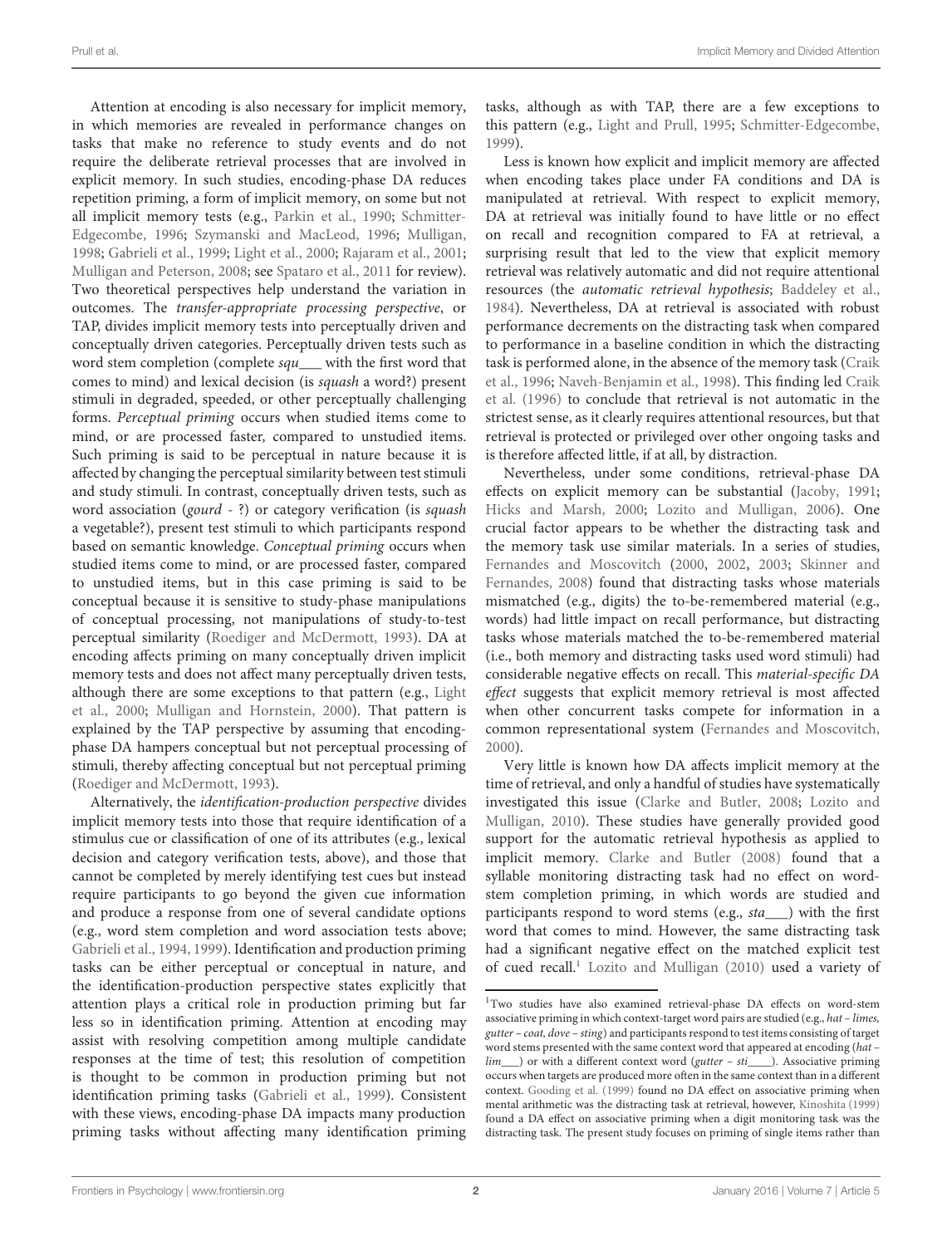distracting tasks and multiple implicit memory tasks such as perceptual identification, word-stem completion, and category exemplar generation (CEG) to investigate retrieval-phase DA effects on implicit memory. Priming was unaffected in every case, regardless of whether distracting tasks required frequent or occasional responses (which can sometimes determine whether encoding-phase DA effects occur for implicit memory; see [Mulligan, 2003](#page-11-28); [Mulligan et al.](#page-11-29), [2007](#page-11-29)), and regardless of whether distracting task materials overlapped with the implicit memory tasks. Together, these studies provide good support for the automaticity hypothesis, and they join additional studies that have reported little or no effect of retrieval-phase DA on other automatic uses of memory such as artificial grammar learning, false fame, or estimates of familiarity in recognition [\(Jacoby et al.,](#page-11-30) [1989](#page-11-30); [Jacoby, 1991](#page-11-19); [Helman and Berry](#page-11-31), [2003\)](#page-11-31).

The purpose of this study is to test the automatic retrieval hypothesis further by manipulating the overlap in processes, rather than materials, shared by the distracting task and implicit memory task. [Fernandes and Guild](#page-10-5) [\(2009\)](#page-10-5) have argued that *process-specific DA effects* can occur in explicit memory, in which memory performance diminishes when both memory and distractor tasks compete for the same set of processes at the time of retrieval. When tasks compete for different processes, interference is not as great and memory performance is aff[ected less. In support of these assertions,](#page-10-5) Fernandes and Guild [\(2009\)](#page-10-5) found that, relative to an FA condition, recognition memory for spatial patterns was reduced more by a distracting task involving visuospatial judgments about letters that were presented aurally (deciding whether letters have curved lines when printed), than by a distracting task that involved making phonological judgments on the same letters (deciding whether each letter rhymed with "e"). The opposite pattern of results was found when the memory task involved words: recognition performance diminished more under the phonological distractor task than under the visuospatial distractor task. Note that this outcome cannot be due to a material-specific DA effect, as the materials in the distractor task remained constant. In another study [\(Wammes and Fernandes, 2015](#page-12-0)), participants were given recognition tests for upright or inverted faces that they had studied. Memory for upright faces is thought to depend on processing holistic or configural interrelationships between face details, whereas memory for inverted faces is thought to depend on processing specific, stand-alone features. Accordingly, recognition memory for upright faces was negatively affected more by a distracting task that also required holistic processing than one that required featural processing, whereas the reverse outcome occurred when participants studied and recognized inverted faces. Other such demonstrations of process-specific interference have been reported in a variety of short-term and working memory tasks (e.g., [Brooks, 1968](#page-10-6); [den Heyer and Barrett,](#page-10-7) [1971](#page-10-7); [Pellegrino et al., 1975](#page-11-32); [Logie et al., 1990](#page-11-33); [Robbins et al.,](#page-11-34) [1996](#page-11-34)).

The current study examined implicit memory under DA conditions at the time of retrieval, using distractor tasks that either did or did not overlap with the implicit memory task in terms of processes. We used the CEG task in this investigation because it should be particularly sensitive to DA effects according to the TAP and identification-production frameworks. The CEG task requires participants to provide the first example of a category (e.g., *crow*) in response to a category name (e.g., *a type of bird*). Priming is revealed to the extent that studied exemplars are produced more often than the baseline rate of responding when exemplars are unstudied. The CEG task is classified as a conceptually driven implicit memory test and involves stimulus production, and both TAP and the identification-production accounts converge in predicting DA effects on priming on such a task. Indeed, encoding-phase DA produces robust decrements in CEG priming (see [Spataro et al.](#page-11-13), [2011\)](#page-11-13).

[Lozito and Mulligan](#page-11-25) [\(2010](#page-11-25)) found no retrieval-phase DA effect on CEG priming, but they manipulated only the similarity of materials shared by the distracting task and memory task. We address the open question of whether such priming is sensitive to process-specific interference. In the present study, we used one distractor task that required phonological processing of words (syllable judgments). Phonological processing overlaps relatively little with the semantic or conceptual processes involved in generating an example to a category. We also used a distractor task that required semantic processing of words (abstract/concrete judgments), which overlaps considerably more with the conceptual processes underlying the CEG task. From a neuroscience perspective, these same phonological and semantic judgment tasks activate different regions within the left prefrontal lobe (e.g., [Poldrack et al., 1999](#page-11-35)). The fact that phonological distracto[r tasks did not affect conceptual priming \(](#page-11-25)Lozito and Mulligan, [2010](#page-11-25)) could reflect a successful coordination of different processes across different brain regions. In contrast, semantic judgments to words and conceptual priming involve activations and deactivations within the same left prefrontal region (e.g., [Raichle et al., 1994;](#page-11-36) [Gabrieli et al.](#page-11-37), [1996](#page-11-37)). Thus, a distractor task that incorporates semantic processes should be most likely to affect priming in the CEG task.

# EXPERIMENT 1

In Experiment 1, participants studied a list of category exemplars under FA. They then completed a CEG task under conditions of FA, DA involving syllable judgments on distractor words, or DA involving semantic judgments on distractor words. In all cases, the material overlap between distractor task and memory task was held constant, only the type of processing performed on the distractor stimuli varied. According to the automatic retrieval hypothesis, priming on the CEG task should be unaffected by either of the two DA tasks. However, if priming is sensitive to process-specific interference, the semantic distractor task should reduce priming relative to the other two conditions.

The automatic retrieval hypothesis can also be evaluated by examining how the CEG task influences distractor task performance, which we call *distractor task costs*. We followed

priming of new associations, and thus these mixed results are not considered further.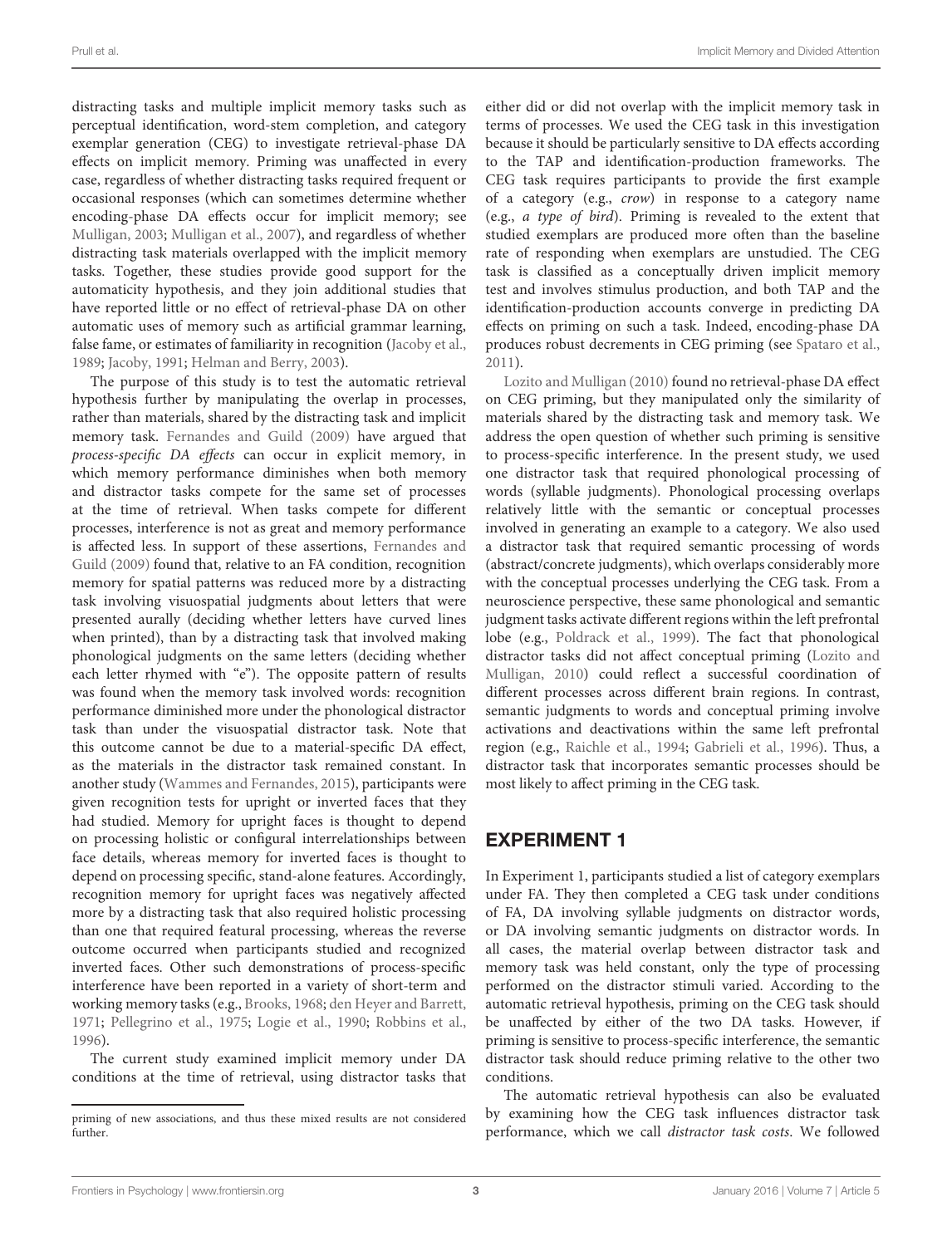[Lozito and Mulligan'](#page-11-25)s [\(2010\)](#page-11-25) method for examining distractor task costs. First, *global costs* can be assessed by comparing performance on the distractor task when performed under DA (i.e., when the CEG task is performed simultaneously) to that of a baseline condition in which the distractor task is performed alone. Worse performance on the distractor task under DA conditions, compared to baseline, would indicate that the CEG task itself is attention-demanding. However, such information would not speak to the attentional demands of implicit memory retrieval. *Specific costs* do so, however. Such costs refer to performance decrements on the distractor task on trials where category names correspond to studied exemplars (*studied trials*), compared to category names that correspond to unstudied exemplars (*unstudied trials*) in the DA conditions. Such costs, either to distractor task accuracy or response time (RT), would signal that implicit memory retrieval is attentiondemanding. However, if the automatic retrieval hypothesis is correct, distractor task performance should not be negatively affected [in studied trials \(i.e., no specific costs\).](#page-11-25) Lozito and Mulligan [\(2010](#page-11-25)) reported precisely that outcome, and in fact found specific benefits in some cases such that studied trials facilitated the distractor task by increasing accuracy or decreasing reaction times. In the present experiment, we included a baseline phase of distractor task trials so that we could calculate global attentional costs, and we analyzed distractor performance separately for studied and unstudied trials in the DA conditions in order to assess specific costs.

# Method

### **Participants**

Forty-eight people (31 women, 17 men) participated in Experiment 1 for course credit or for pay. In this and in all subsequent experiments, participants were undergraduate students of traditional age (18–22 years) enrolled at Whitman College. Written informed consent was obtained from all participants. All experiments reported in this article were carried out with approval from the Institutional Review Board at Whitman College.

### Materials and Design

We selected one exemplar from each of 60 different categories to create a master list of 60 critical items. The items and categories were selected from several different norms and the items were never among the top three responses for their respective category [\(Hunt and Hodge, 1971](#page-11-38); [McEvoy and Nelson,](#page-11-39) [1982](#page-11-39); [Van Overschelde et al.](#page-11-40), [2004;](#page-11-40) [Yoon et al., 2004\)](#page-12-1). We avoided proper names and compounds (e.g., *flip-flop, foxtrot*). This master list was divided into two lists, each 30 items in length. We placed two primacy buffers at the beginning and two recency buffers at the end of each list to create two 34-item lists, one of which served as the studied, or old, list while the other served as the unstudied, or new, list. The presentation of these two lists as studied or unstudied was counterbalanced across participants.

The test included 90 category names. Thirty category names corresponded to the list of 30 studied exemplars that was presented during the study phase, 30 category names corresponded to the remaining exemplars on the second list, which were unstudied, and 30 filler category names corresponded to none of the exemplars but were included in the test in an effort to disguise the connection between the study phase and test phase.

The test phase occurred under conditions of FA, DA involving syllable judgments (DA-Syllable), or DA involving semantic judgments (DA-Semantic). In all cases during the test, participants heard 180 nouns spoken through the computer speakers and saw the 90 category names on the computer screen. None of the 180 words was a reasonable exemplar of any category tested, and these words remained constant for all participants. A quarter of these words had two syllables and referred to abstract entities (*reason, beauty*), another quarter were two-syllable words that referred to concrete entities (*cashew, lever*), a third quarter were not two-syllable words and referred to abstract entities (*joy, creation*), and the last quarter were not two-syllable words and referred to concrete entities (*acrobat, foam*). Participants in the FA condition ignored the spoken words and focused all their attention on performing the CEG task. Participants in the two DA conditions responded to the spoken words with either syllable judgments or semantic judgments while simultaneously completing the CEG task.

The baseline task consisted of a separate group of 120 nouns with similar properties as the DA distractor words just described. The baseline words also remained constant across participants and were divided into quarters according to two/not-two syllable and abstract/concrete categories.

### Procedure

Participants were randomly assigned to FA, DA-Syllable, or DA-Semantic conditions and were tested individually. All participants began with the study phase in which one of the two lists of exemplars was presented visually. Participants made pleasantness judgments for each exemplar using keypress responses (1 = u*npleasant*, 2 = *neutral*, 3 = *pleasant*). Each word was presented individually for 3 s with a 500 ms blank screen interstimulus interval (ISI). Encoding was incidental, as participants were not told that their memory for the words would be tested later, or that the words were exemplars of various taxonomic categories. The study phase was followed by a choice reaction time task administered on the computer that lasted about 2 min and served merely as a filler task in order to obscure the nature of the experiment.

To obtain baseline rates of performance on the syllable judgment task (for DA-Syllable participants) or the semantic judgment task (for DA-Semantic participants), we presented the 120-word list aurally for participants to make judgments appropriate to the condition to which they were assigned. Each word was spoken by a male voice one at a time and followed by silence so that 3 s elapsed between the onset of each spoken word. Sixty of these words were presented after the choice RT task, immediately before the CEG task that is described in the next paragraph. The remaining 60 words were presented immediately after the CEG task. Participants therefore heard 60 words in each of two rounds of baseline performance. For those in the DA-Syllable condition, participants pressed the slash key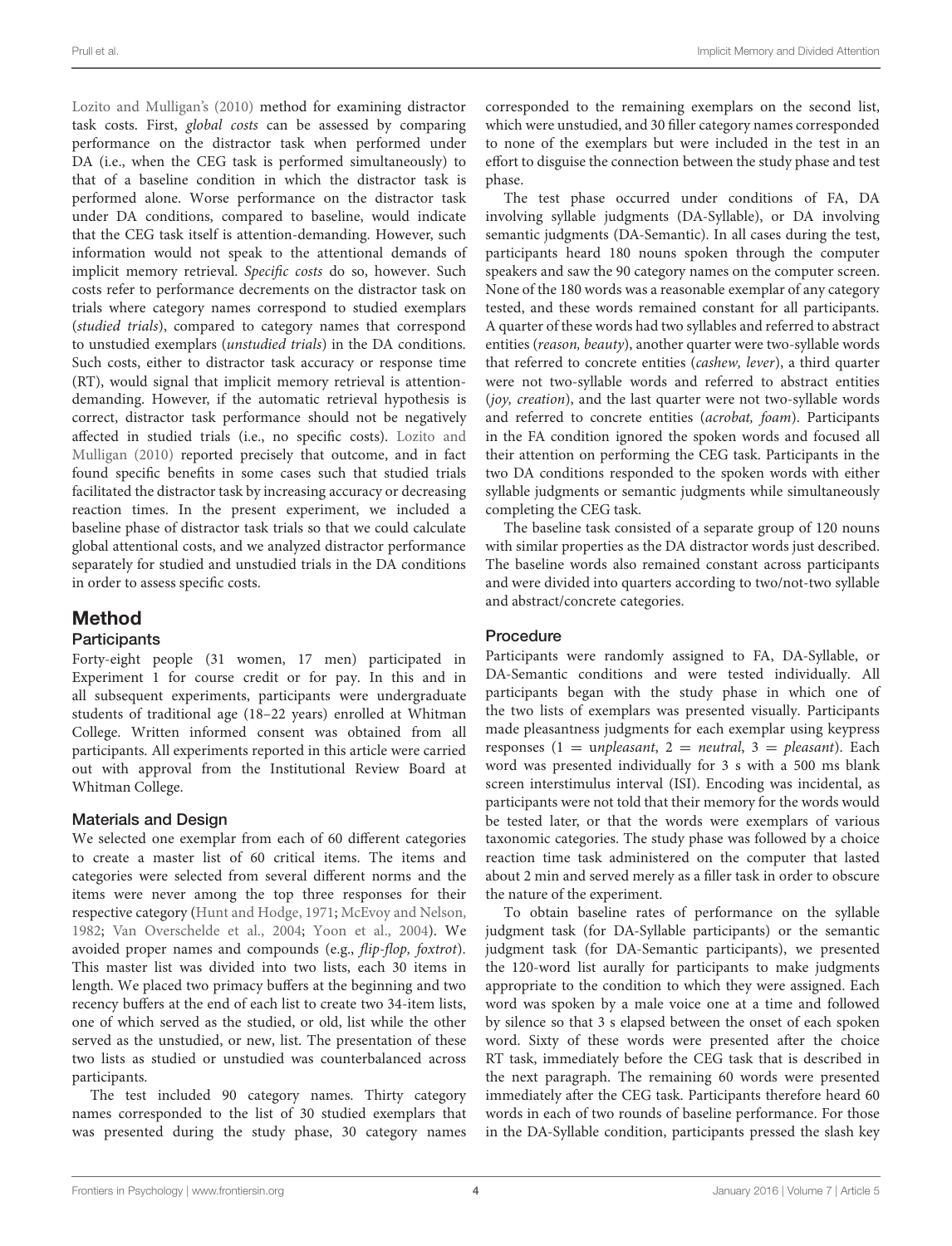(/) on the keyboard, labeled "two," if the word contained two syllables, or they pressed the z key, labeled "not two," if the word contained anything other than two syllables. For those in the DA-Semantic condition, participants pressed the slash key (/), labeled "concrete," if the word represented a concrete entity, or they pressed the z key, labeled "abstract," if the word represented an abstract entity. Participants in the FA condition completed only the first round of the baseline task, and for them the task served merely as a second distractor task before they advanced to the CEG task. Half of the FA participants completed one round of syllable judgments and the other half completed one round of semantic judgments. In all cases, no more than three twosyllable words, three not-two syllable words, three abstract, or three concrete words occurred consecutively.

For the CEG task, participants saw 90 category names and heard 180 words (see **[Figure 1](#page-4-0)** for a schematic). Category names (e.g., "a dance") were presented one at a time and remained on the screen for 5.5 s followed by a 500 ms blank screen ISI. Except for the first five category names, which were all fillers, no more than two items from any of the three categories (studied, unstudied, or filler) occurred consecutively. Two spoken words were heard for every one category name. One spoken word was presented simultaneously with the visual onset of the category name and a second spoken word was presented 3 s later, while the category name was still visible. As with the baseline trials, no more than three two-syllable words, three not-two syllable words, three abstract, or three concrete words occurred consecutively. All participants were instructed to use each category name as a cue to say aloud the first example of the category that came to mind. Those in the DA-Syllable and



<span id="page-4-0"></span>on the screen for 5.5 s. A spoken word was also presented simultaneously with the onset of the category name (simultaneous distractor). Three seconds later, a second spoken word was presented (delayed distractor). Each trial was separated by a 500 ms blank screen. In the full attention (FA) condition, participants responded to the category names with the first example that came to mind. In the divided attention (DA) conditions, participants additionally responded to the spoken words, either by making syllable judgments (DA-Syllable) or abstract/concrete judgments (DA-Semantic).

DA-Semantic conditions additionally responded to the spoken words, making two/not-two or abstract/concrete responses by keypress in the same way as during the first round of baseline trials. All DA participants were instructed to emphasize both tasks equally and to perform both tasks to the best of their abilities. Those in the FA condition were told to ignore the spoken words entirely, as they would only distract them from performing the CEG task, and to focus all their attention on completing the CEG task. Two short breaks were provided during the test, one after the 30th category name then another after the 60th category name.

After the CEG task, those in the DA-Syllable and DA-Semantic tasks completed the second round of baseline trials on the remaining 60 baseline words, and then completed an awareness questionnaire. Those in the FA condition proceeded immediately to the awareness questionnaire upon completion of the CEG task. The awareness questionnaire assessed the degree to which participants became aware of the connection between the study phase and the test phase. The awareness questionnaire was modeled after those used by others [\(Bowers and Schacter](#page-10-8), [1990;](#page-10-8) [Barnhardt and Geraci](#page-10-9), [2008](#page-10-9)) and consisted of six funnel questions ranging from general (*what do you think was the purpose of the task in which you gave examples of various categories while hearing words?*) to specific (*if you noticed that some of the examples you gave were the words that you had rated for pleasantness, did you intentionally try to use those words as responses to the categories?*). Such questionnaires are routinely used in implicit memory research and provide valid methods for assessing awareness [\(Barnhardt and Geraci](#page-10-9), [2008\)](#page-10-9).

# **Results**

# Encoding

Participants provided pleasantness ratings to 99.0, 99.6, and 99.8 percent of the critical words in the FA, DA-Syllable, and DA-Semantic conditions, respectively. These differences were not reliable by a one-way analysis of variance (ANOVA),  $F(2,45) = 1.50, p = 0.23$  (unless stated otherwise, two-tailed  $\alpha = 0.05$  throughout).

# Implicit Memory

The proportions of critical items produced on the CEG test for all participants are shown in the top half of **[Table 1](#page-5-0)**. A oneway ANOVA on baseline rates of responding with critical words when they were unstudied revealed no reliable difference across groups,  $F < 1$ . Therefore, we computed priming scores as the proportion of studied critical items given at test minus the unstudied response rates. As can be seen in **[Table 1](#page-5-0)**, priming was not reduced by DA, and we confirmed this impression with a oneway ANOVA conducted on the priming scores,  $F(2,45) = 1.32$ ,  $MSE = 0.006$ ,  $p = 0.28$ . Priming was reliably greater than zero when each condition was analyzed separately, all  $t(15)$ s  $\geq 3.13$ , all *p*s *<* 0.01.

We used responses to the questionnaire to classify participants as unaware of the relationship between study and test phases (*testunaware*), aware of the relationship but did not use intentional retrieval strategies at test (*test-aware*), or aware of the relationship and used intentional retrieval strategies at test (*intentional*).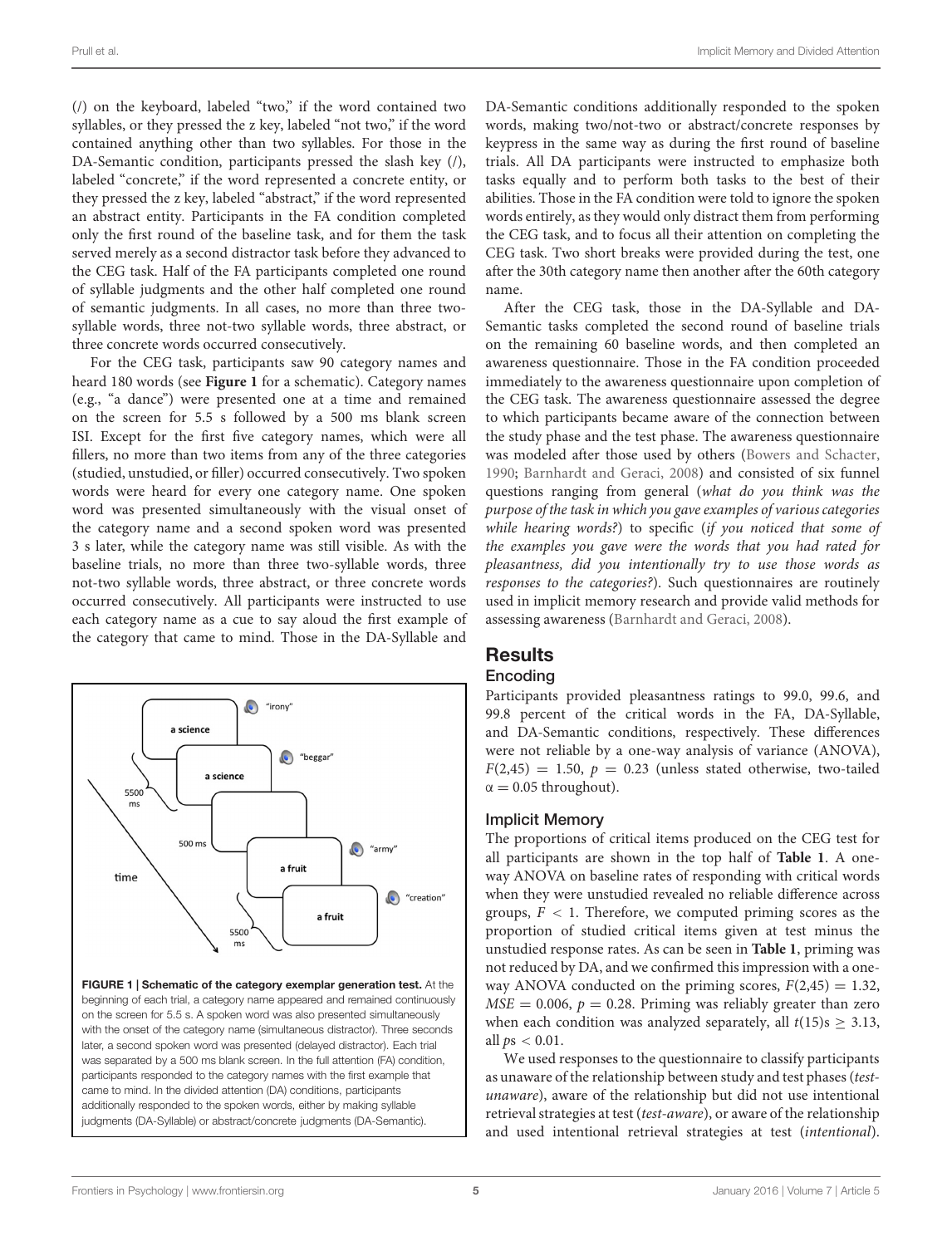<span id="page-5-0"></span>TABLE 1 | Experiment 1 proportions of critical items produced on the implicit memory test of category exemplar generation (**±**1 SE in parentheses).

| Condition          | <b>Studied items</b> | <b>Unstudied items</b> | Priming    |  |
|--------------------|----------------------|------------------------|------------|--|
| <b>Full sample</b> |                      |                        |            |  |
| FA                 | 0.14(0.02)           | 0.08(0.01)             | 0.07(0.02) |  |
| DA-Syllable        | 0.17(0.02)           | 0.06(0.01)             | 0.11(0.01) |  |
| DA-Semantic        | 0.13(0.02)           | 0.06(0.01)             | 0.07(0.02) |  |
| Unaware only       |                      |                        |            |  |
| FA                 | 0.16(0.02)           | 0.06(0.02)             | 0.10(0.02) |  |
| DA-Syllable        | 0.14(0.02)           | 0.05(0.02)             | 0.09(0.01) |  |
| DA-Semantic        | 0.10(0.02)           | 0.06(0.01)             | 0.04(0.02) |  |

*FA, full attention; DA, divided attention; Unaware Only, participants who did not report awareness of the relationship between test cues and studied words.*

When analyses were restricted to those who were test-unaware  $(n = 6, 8, and 11$  in the FA, DA-Syllable, and DA-Semantic conditions, respectively), a reliable difference in priming emerged between the groups,  $F(2,22) = 4.42$ ,  $MSE = 0.002$ ,  $p = 0.02$ ,  $\eta_P^2 = 0.29$ . As can be seen in the lower half of **[Table 1](#page-5-0)**, priming in the DA-Semantic condition was reliably lower relative to the EA the DA-Semantic condition was reliably lower relative to the FA condition ( $p < 0.05$ ) and nearly reliably lower relative to the DA-Syllable condition ( $p = 0.06$ ). The DA-Syllable and FA conditions did not differ reliably from each other ( $p = 0.95$ ). Thus, among test-unaware participants, the semantic DA task reduced priming relative to FA and DA-Syllable conditions.

#### Distracting Task

As described earlier, there are two ways in which distracting task performance can be analyzed. Global costs refer to the performance decrements on the distracting task when carried out under DA compared to baseline. Specific costs refer to the decrements on DA distractor task performance on trials where categories correspond to studied exemplars (studied trials) are compared to trials where categories correspond to unstudied exemplars (unstudied trials). The outcome patterns described next were the same regardless of whether we analyzed the full sample or only those that were classified as test-unaware, therefore only the results from the full sample are reported.

To assess global costs, we first calculated mean accuracy for the distractor task performed alone, averaged across both blocks of baseline trials, and compared performance to the same task when it was undertaken during DA in which the CEG task was also performed. Filler trials from the DA phase were excluded from these calculations, leaving 120 DA distractor task trials for analysis. Inspection of the left two columns of **[Table 2](#page-6-0)** suggests that global costs occurred on the distracting task. Relative to baseline, accuracy decreased for the syllable and semantic tasks when either task was performed under DA. This impression was confirmed by a 2 (task: syllable, semantic)  $\times$  2 (block: baseline, DA) mixed ANOVA on accuracy that returned a main effect of block,  $F(1,30) = 134.99$ ,  $MSE = 0.005$ ,  $p < 0.001$ ,  $\eta_p^2 = 0.82$ , as well as a main effect of task in which accuracy was reduced more for the semantic task than for the syllable judgment task,  $F(1,30) = 16.29$ ,  $MSE = 0.009$ ,  $p < 0.001$ ,  $\eta_p^2 = 0.35$ . The interaction was non-reliable,  $F < 1$ .

**[Table 2](#page-6-0)** also suggests that global costs occurred for RTs on distractor trials, such that RTs increased on the distracting tasks when performed under DA. We first computed median RTs for each participant from correct responses to distractor task trials (excluding all fillers), and **[Table 2](#page-6-0)** displays the mean median values for each condition across participants. A similar ANOVA on RTs returned a main effect of block, indicating slower RTs for DA than for baseline overall,  $F(1,30) = 182.24$ ,  $MSE = 22,869$ ,  $p < 0.001$ ,  $\eta_p^2 = 0.86$ . There was also a main effect of task, indicating slower RTs for the semantic task than for the syllable judgment task overall, *F*(1,30) = 8.61, *MSE* = 55,643, *p <* 0.01,  $n_p^2 = 0.22$ . The interaction was non-reliable,  $F < 1$ .

The four right-most columns of **[Table 2](#page-6-0)** indicate specific costs. Specific costs would appear as lower accuracy or longer RTs to the distractor words for studied trials compared to unstudied trials. Therefore, we compared distractor task performance during studied trials to that of unstudied trials. Furthermore, because two distractor items were presented for each category trial, we included distractor timing (simultaneous with category name onset versus delayed) as a factor in the analysis. A 2 (task: syllable, semantic)  $\times$  2 (trial: studied, unstudied)  $\times$  2 (timing: simultaneous, delayed) mixed ANOVA returned a main effect of task, indicating lower accuracy on the semantic distractor task than the syllable distractor task,  $F(1,30) = 8.18$ ,  $MSE = 0.045$ ,  $p = 0.008$ ,  $\eta_{\rm p}^2 = 0.21$ . Additionally, there was a main effect of timing,  $F(1,30) = 14.94$ ,  $MSE = 0.013$ ,  $p = 0.001$ ,  $n_p^2 = 0.33$ , that was qualified by an interaction with task,  $F(1,30) = 4.86$ ,  $MSE = 0.013, p = 0.04, \eta_{\rm p}^2 = 0.14.$  Further analysis of the interaction suggested that, for the semantic task, accuracy was reliably reduced when distractors appeared simultaneously than when distractors were delayed  $(M = 0.59$  vs. 0.71, respectively),  $F(1,15) = 21.41$ ,  $MSE = 0.011$ ,  $p < 0.001$ , but no such reduction occurred for the syllable judgment task  $(M = 0.74$  vs. 0.78, respectively),  $F(1,15) = 1.21$ ,  $MSE = 0.015$ ,  $p = 0.29$ . All other effects and interactions were not reliable, all  $Fs \leq 2.06$ , all  $ps \geq 0.16$ . There were no reliable effects or interactions associated with trial, which suggests that there were no specific costs associated with implicit memory retrieval on distractor task accuracy.

With respect to RT, the same ANOVA described in the previous paragraph returned a marginal main effect of task, indicating shorter RTs for the syllable judgment task than for the semantic task,  $F(1,30) = 3.76$ ,  $p = 0.06$ ,  $\eta_{p}^{2} = 0.11$ . There was also a reliable main effect of timing,  $F(1,30) = 30.05$ ,  $MSE = 170,068$ ,  $p < 0.001$ ,  $\eta_p^2 = 0.50$ , a two-way interaction between timing and trial,  $F(1,30) = 5.53$ ,  $MSE = 13,805$ ,  $p = 0.02$ ,  $\eta_p^2 = 0.16$ , and a three-way interaction between timing, trial, and task,  $F(1,30) = 16.69$ ,  $MSE = 13,805$ ,  $p < 0.001$ ,  $\eta_p^2 = 0.36$ . The three-way interaction suggests that specific costs occurred in the semantic task when distractors were delayed but not when distractors were presented simultaneously with category names. Specifically, RTs to delayed distractors in the semantic DA task were slower for studied trials than for unstudied trials  $(M = 1648)$ vs. 1478 ms, respectively,  $p = 0.04$ ), but when the distractors were simultaneous, RTs were somewhat faster for studied trials than for unstudied trials ( $M = 1940$  vs. 2037 ms, respectively,  $p = 0.08$ ). No such pattern emerged for the syllable judgment task.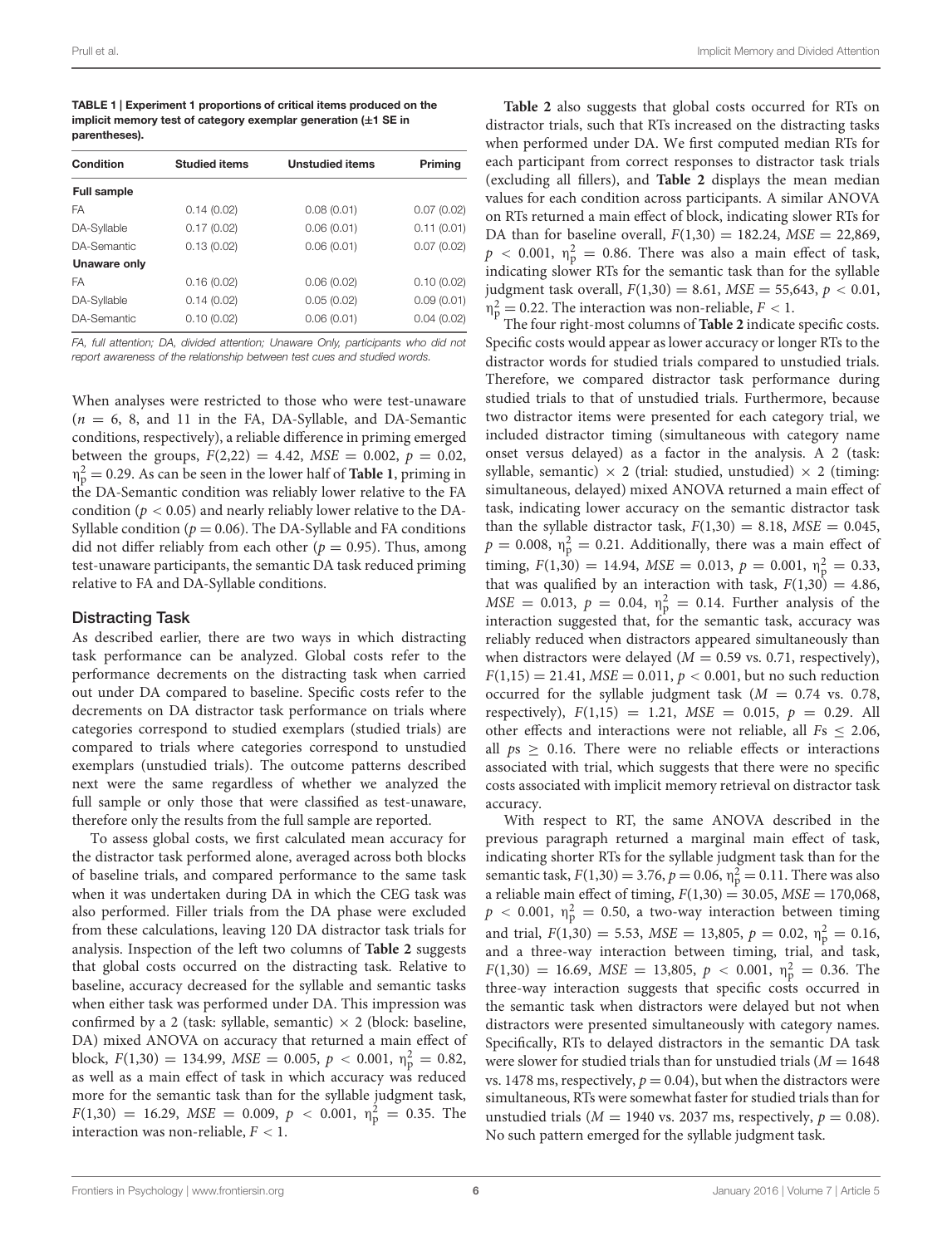<span id="page-6-0"></span>

| TABLE 2   Experiment 1 accuracy and reaction time (RT) to distracting tasks. |  |  |  |
|------------------------------------------------------------------------------|--|--|--|
|------------------------------------------------------------------------------|--|--|--|

|             | Global costs    |                   | <b>Specific costs</b> |      |                     |      |
|-------------|-----------------|-------------------|-----------------------|------|---------------------|------|
|             | <b>Baseline</b> | <b>DA-Overall</b> | <b>DA-Studied</b>     |      | <b>DA-Unstudied</b> |      |
|             |                 |                   | Sim                   | Del  | Sim                 | Del  |
| Accuracy    |                 |                   |                       |      |                     |      |
| DA-Syllable | 0.95            | 0.76              | 0.74                  | 0.76 | 0.74                | 0.80 |
| DA-Semantic | 0.87            | 0.65              | 0.60                  | 0.71 | 0.58                | 0.72 |
| <b>RT</b>   |                 |                   |                       |      |                     |      |
| DA-Syllable | 1061            | 1594              | 1865                  | 1455 | 1777                | 1439 |
| DA-Semantic | 1256            | 1744              | 1940                  | 1648 | 2037                | 1478 |

*DA, divided attention; Sim, simultaneous distractors; Del, delayed distractors.*

# **Discussion**

Divided attention at retrieval had no effect on repetition priming for the entire sample. However, for test-unaware participants, DA reduced priming when the distractor task involved semantic decisions rather than phonological decisions. We discuss this finding further in the General Discussion. The CEG task was clearly associated with global costs, indicating that the task broadly requires attentional resources. The evidence for specific costs was weak, however, emerging only for the DA-Semantic condition, only for RTs, and only for delayed distractor trials. In all other cases, no specific costs or specific benefits were observed.

The results raise several questions. First, because accuracy was lower and RTs were longer for the semantic distractor task compared to the phonological distractor task in every analysis, the effect of semantic DA on priming in test-unaware participants may reflect distractor task difficulty *per se* rather than the processing demands of the distractor tasks. We addressed this concern in Experiment 2 by examining the effects of DA on the matched explicit test of category-cued recall. If the results from Experiment 1 reflect distractor task difficulty, we would expect a similar pattern of outcomes for recall: significantly lower recall rates for the DA-Semantic condition compared to the DA-Syllable condition. Second, the baseline rate of responding with exemplars from the unstudied list in the CEG task was quite low, ranging from 0.06 to 0.08, raising the concern of floor effects reducing the magnitude of priming. We addressed that concern in Experiment 3, in which we used exemplars with a higher rate of baseline responding.

# EXPERIMENT 2

# Method

#### **Participants**

Forty-eight undergraduate students (32 women, 16 men), none of whom participated in Experiment 1, participated in Experiment 2 for course credit or for pay.

#### Materials, Design, and Procedure

The experiment was identical to Experiment 1 with the exception that the test was now a category-cued recall test. At test, participants were instructed to use the category names as cues to recall aloud the words that they had rated for pleasantness at the beginning of the experimental session. They were told further that not all category names would correspond to earlier-rated words, and if a category did not bring anything to mind they were to remain silent. Participants in the FA condition ignored the spoken words that accompanied the category names, whereas participants in the DA-Syllable and DA-Semantic conditions responded to the spoken words via keypress in ways appropriate to their condition while simultaneously recalling exemplars.

# **Results**

#### Encoding

Participants provided pleasantness ratings to 99.4, 98.5, and 99.2 percent of the words in the FA, DA-Syllable, and DA-Semantic conditions, respectively. These differences were not reliable,  $F < 1$ .

### Explicit Memory

The dependent measure is the proportion of studied exemplars that were recalled minus the proportion of unstudied critical items that were falsely retrieved (unstudied critical items were recalled less than 0.5% of the time). These values were 0.42, 0.31, and 0.27 for the FA, DA-Syllable, and DA-Semantic tasks, respectively, and they were reliably different by a one-way ANOVA,  $F(2,45) = 4.57$ ,  $MSE = 0.024$ ,  $p = 0.02$ ,  $\eta_{\rm p}^2 = 0.17$ . Tukey's HSD *post hoc* tests revealed that, relative to FA, the DA-Syllable condition was marginally lower ( $p = 0.09$ ) and the DA-Semantic condition was reliably lower ( $p = 0.02$ ), but, importantly, the two DA conditions did not differ from each other ( $p = 0.72$ ).

### Distracting Task

Global and specific costs to the distracting task were calculated in the same way as in Experiment 1, and the results are displayed in **[Table 3](#page-7-0)**. Recognition produced global costs to distractor task accuracy, such that DA trials were associated with worse performance compared to baseline trials, in both DA-Syllable and DA-Semantic tasks (see **[Table 3](#page-7-0)**). These impressions were confirmed in a 2 (task: syllable, semantic)  $\times$  2 (block: baseline, DA) mixed ANOVA on accuracy that returned a main effect of block,  $F(1,30) = 37.77$ ,  $MSE = 0.013$ ,  $p < 0.001$ ,  $\eta_p^2 = 0.56$ , and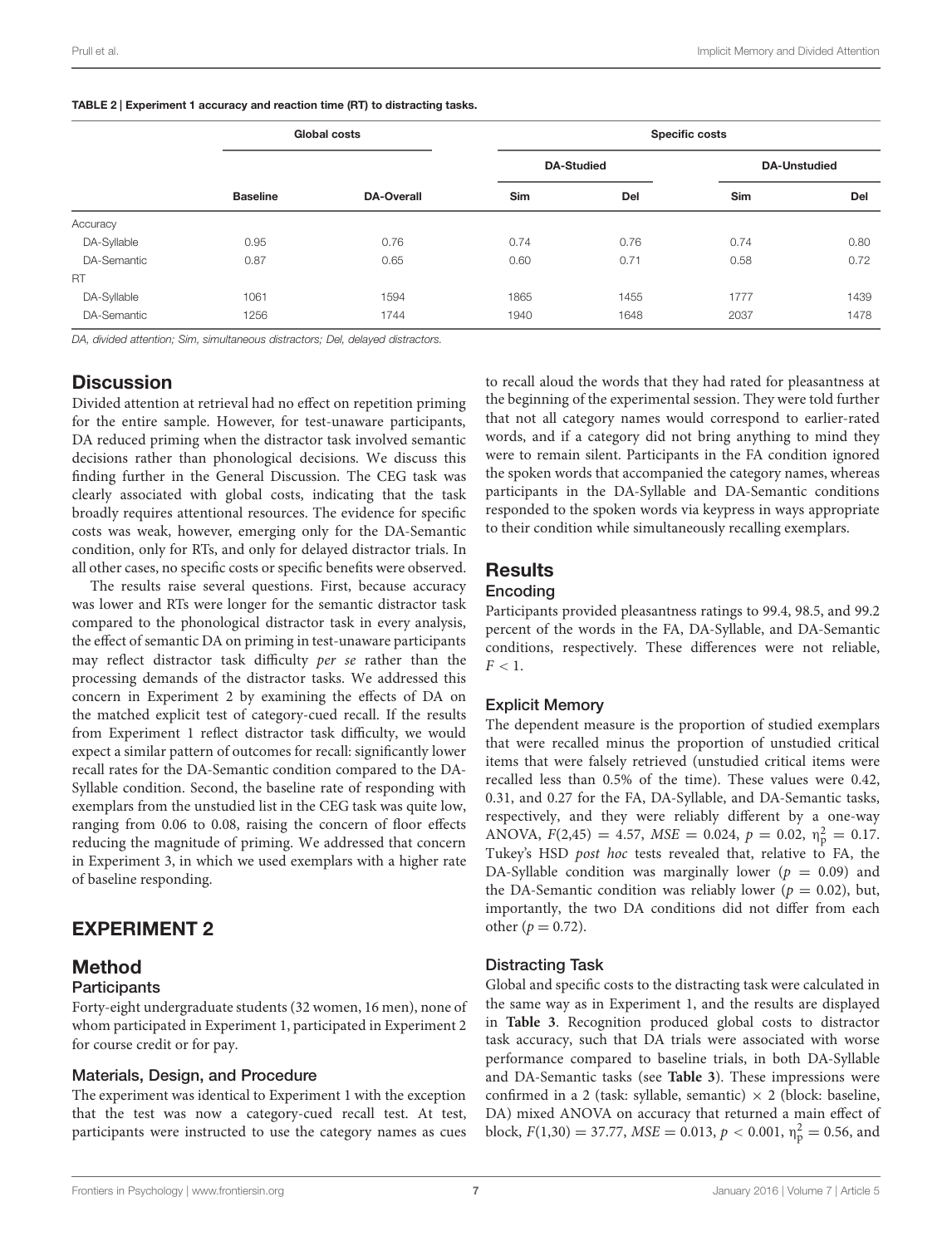|             | Global costs    |                   | <b>Specific costs</b> |      |                     |      |
|-------------|-----------------|-------------------|-----------------------|------|---------------------|------|
|             |                 |                   | <b>DA-Studied</b>     |      | <b>DA-Unstudied</b> |      |
|             | <b>Baseline</b> | <b>DA-Overall</b> | Sim                   | Del  | <b>Sim</b>          | Del  |
| Accuracy    |                 |                   |                       |      |                     |      |
| DA-Syllable | 0.92            | 0.75              | 0.71                  | 0.76 | 0.74                | 0.80 |
| DA-Semantic | 0.79            | 0.61              | 0.56                  | 0.63 | 0.58                | 0.68 |
| RT.         |                 |                   |                       |      |                     |      |
| DA-Syllable | 1191            | 1746              | 1967                  | 1610 | 2014                | 1544 |
| DA-Semantic | 1334            | 1705              | 1927                  | 1538 | 1904                | 1590 |

<span id="page-7-0"></span>TABLE 3 | Experiment 2 accuracy and reaction time (RT) to distracting tasks.

*DA, divided attention; Sim, simultaneous distractors; Del, delayed distractors.*

a main effect of task,  $F(1,30) = 12.02$ ,  $MSE = 0.025$ ,  $p = 0.002$ ,  $n_{\rm p}^2 = 0.29$ . The interaction was non-reliable,  $F < 1$ .

Recognition also produced global costs to distractor task RTs. Specifically, RTs to distractors (correct responses only) increased under DA trials than under baseline trials, and more so for syllable judgments than for semantic judgments (see **[Table 3](#page-7-0)**). These impressions were confirmed in a similar ANOVA on RTs that returned a reliable effect of block,  $F(1,30) = 180.28$ ,  $MSE = 19,051, p < 0.001, \eta_p^2 = 0.86$ , and an interaction between task and block,  $F(1,30) = 7.11$ ,  $MSE = 19,051$ ,  $p = 0.01$ ,  $\eta_p^2 = 0.19$ . The main effect of task was not reliable,  $F < 1$ . An analysis of the interaction revealed that the RT difference between the DA-Syllable and DA-Semantic group was marginally reliable for baseline trials ( $p = 0.06$ ), but the same difference for DA trials was not reliable ( $p = 0.50$ ). The difference between baseline and DA trials was reliable for each group when analyzed separately, both *p*s *<* 0.001.

We analyzed specific costs with 2 (task: syllable, semantic)  $\times$  2 (trial: studied, unstudied)  $\times$  2 (timing: simultaneous, delayed) mixed ANOVAs, as in Experiment 1. With respect to accuracy, this analysis returned three effects, a marginally reliable main effect of trial in which distractor task accuracy was better for unstudied trials than for studied trials  $(M = 0.70$  vs. 0.66, respectively),  $F(1,30) = 3.31$ ,  $MSE = 0.01$ ,  $p = 0.08$ ,  $\eta_p^2 = 0.10$ , a reliable main effect of timing in which accuracy was better for delayed trials than for simultaneous trials  $(M = 0.72$  vs. 0.65, respectively),  $F(1,30) = 23.45$ ,  $MSE = 0.006$ ,  $p < 0.001$ ,  $\eta_p^2 = 0.44$ , and a reliable main effect of condition in which accuracy was better for the syllable judgment task than for the semantic judgment task ( $M = 0.75$  vs. 0.61, respectively),  $F(1,30) = 6.15$ ,  $MSE = 0.10, p = 0.02, \eta_{\rm p}^2 = 0.17$ . All other effects and interactions were not reliable, all *F*s *<* 1. With respect to RT, the ANOVA returned only a main effect of timing in which RTs were longer for simultaneous trials compared to delayed trials  $(M = 1953)$ vs. 1571 ms, respectively), *F*(1,30) = 43.81, *MSE* = 106,853,  $p < 0.001$ ,  $\eta_{\rm p}^2 = 0.59$ . All other effects were not reliable, all  $Fs \leq 2.50$ , all  $ps \geq 0.12$ .

# **Discussion**

Experiment 2 produced several notable results. First, DA at retrieval reduced explicit memory using the category-cued recall test, a result that extends previous studies of retrieval-phase DA on explicit memory to include category-cued recall (e.g., [Fernandes and Moscovitch, 2000;](#page-10-3) [Clarke and Butler](#page-10-4), [2008](#page-10-4); [Lozito and Mulligan](#page-11-25), [2010](#page-11-25)). Second, the two DA tasks had a similar impact on explicit memory, suggesting that the reduction in priming observed among test-unaware participants in Experiment 1 cannot be attributed solely to the difficulty of the semantic DA task. If that were the case, the semantic DA task would have reduced explicit memory significantly more than the syllable DA task, but that outcome did not emerge. Third, category-cued recall produced global costs to the distractor tasks, similar to that of CEG, which indicates that the category-cued recall task broadly requires attentional resources. Fourth, the pattern of specific costs on the category-cued recall task differed from that of CEG. Distractor task accuracy was reduced, albeit marginally, on studied trials compared to unstudied trials, indicating a specific cost associated with retrieving studied items. No such cost occurred when CEG was used as the test. We return to these points in the General Discussion.

# EXPERIMENT 3

Experiment 3 was a replication of Experiment 1 using a different set of stimuli for the CEG test. Recall that one concern about Experiment 1 was that baseline response rates to the CEG task were quite low, thereby raising the concern that floor effects attenuated priming. Although priming was reliable in each attention condition of Experiment 1, their magnitudes were lower than the 0.10–0.20 priming effects that are typically seen in other st[udies of attention and CEG priming \(e.g.,](#page-11-6) Schmitter-Edgecombe, [1996](#page-11-6); [Gabrieli et al.](#page-11-9)[,](#page-11-25) [1999;](#page-11-9) [Light et al.](#page-11-10), [2000](#page-11-10); Lozito and Mulligan, [2010\)](#page-11-25). By raising baseline rates of completion, the expectation was that priming effects would better resemble those of previous studies and provide an additional test of whether retrieval-phase DA impacts priming.

# Method **Participants**

Forty-eight undergraduate students (31 women, 17 men), none of whom participated in the previous experiments, participated in Experiment 3 for course credit or for pay.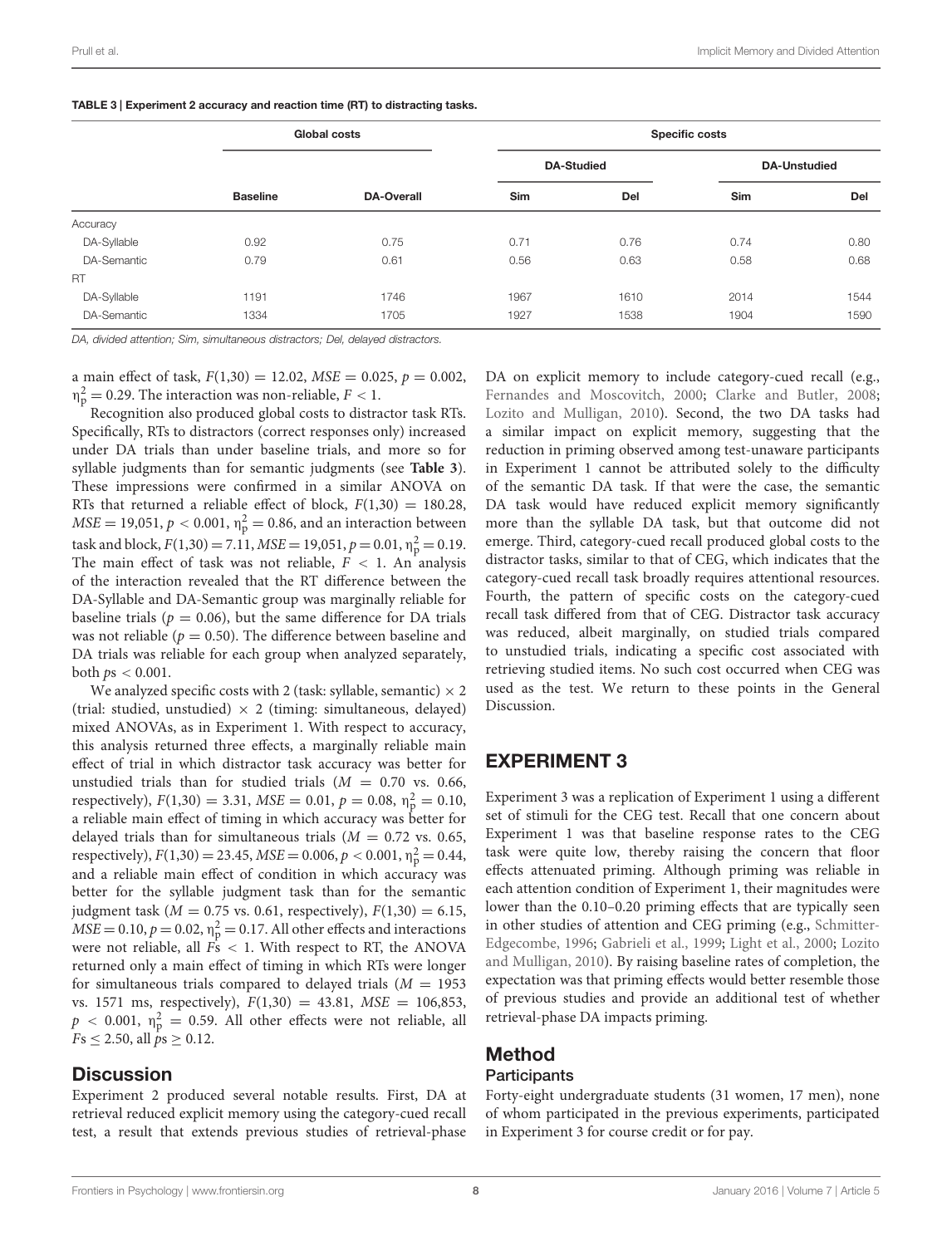### **Materials**

We constructed a new set of 60 category exemplars from the critical, non-filler categories that were used in Experiments 1 and 2. Specifically, we relaxed the constraint that exemplars could not occur as one of the top three responses of each category in the category norms, and we chose exemplars that had a baseline probability of response that was around 0.30, similar to that of [Lozito and Mulligan](#page-11-25) [\(2010,](#page-11-25) Experiment 3), in the category norms. This new master list was divided into two 30-item lists to serve as the studied-unstudied counterbalance, as in Experiment 1. With the exception of one category that was replaced, all category names at test (30 studied, 30 unstudied, 30 filler) were unchanged from previous experiments.

### Design and Procedure

The design and procedure were identical to that of Experiment 1.

# **Results**

### Encoding

Participants provided pleasantness ratings to 99.7, 99.4, and 99.0 percent of the critical words in the FA, DA-Syllable, and DA-Semantic conditions, respectively. These differences were not reliable,  $F < 1$ .

## Implicit Memory

Proportions of critical items produced on the CEG test by the full sample are shown in the top half of **[Table 4](#page-8-0)**. Baseline rates of responding were substantially higher than that of Experiment 1 and did not differ across attention conditions, *F <* 1. As expected with the higher baseline rates, priming scores were also substantially larger than those of Experiment 1. Inspection of the priming scores in **[Table 4](#page-8-0)** suggests that, like Experiment 1, priming was unaffected by DA, and that impression was confirmed by a one-way ANOVA,  $F(2,45) = 0.32$ ,  $MSE = 0.02$ ,  $p = 0.73$ . Priming was reliably greater than zero when each condition was analyzed separately, all  $t(15)$ s  $> 5.76$ , all  $ps < 0.001$ .

As in Experiment 1, participants were classified as *testunaware*, *test-aware*, and *intentional* based on their responses to the awareness questionnaire. The lower half of **[Table 4](#page-8-0)** presents the proportions for the six DA-Syllable and five DA-Semantic participants that were classified as test-unaware (no FA

<span id="page-8-0"></span>TABLE 4 | Experiment 3 proportions of critical items produced on the implicit memory test of category exemplar generation (**±**1 SE in parentheses).

| Condition          | <b>Studied items</b> | <b>Unstudied items</b> | Priming    |  |
|--------------------|----------------------|------------------------|------------|--|
| <b>Full sample</b> |                      |                        |            |  |
| FA                 | 0.40(0.03)           | 0.23(0.02)             | 0.17(0.03) |  |
| DA-Syllable        | 0.44(0.03)           | 0.24(0.02)             | 0.21(0.03) |  |
| DA-Semantic        | 0.42(0.03)           | 0.23(0.01)             | 0.19(0.03) |  |
| Unaware only       |                      |                        |            |  |
| DA-Syllable        | 0.41(0.07)           | 0.21(0.05)             | 0.21(0.07) |  |
| DA-Semantic        | 0.34(0.05)           | 0.23(0.02)             | 0.11(0.04) |  |

*FA, full attention; DA, divided attention; Unaware Only, participants who did not report awareness of the relationship between test cues and studied words.*

participant was classified as test-unaware). Although priming in the DA-Semantic condition was about half that of the DA-Syllable condition, the difference did not achieve significance,  $t(9) = 1.10$ ,  $p = 0.30$ , most likely owing to the low statistical power in this analysis.

# Distracting Tasks

Global and specific costs were calculated in the same manner as described in Experiment 1, and the results are displayed in **[Table 5](#page-9-0)**. Global costs occurred for both accuracy and RT measures, and were generally similar to those seen in Experiment 1. A 2 (task: syllable, semantic)  $\times$  2 (block: baseline, DA) mixed ANOVA on accuracy indicated two main effects, such that accuracy was lower on the DA block compared to baseline,  $F(1,30) = 142.21$ ,  $MSE = 0.005$ ,  $p < 0.001$ ,  $\eta_{\rm p}^2 = 0.83$ , and accuracy was lower on the semantic task than for the syllable judgment task,  $F(1,30) = 8.62$ ,  $MSE = 0.014$ ,  $p < 0.01$ ,  $\eta_p^2 = 0.22$ . The interaction was non-reliable,  $F < 1$ . The same ANOVA applied to RT revealed only a main effect of block, such that RTs increased for the DA block relative to baseline,  $F(1,30) = 212.30$ ,  $MSE = 21,924, p < 0.001, \eta_{\rm p}^2 = 0.88$ . All other *Fs* < 1.

Specific costs on accuracy were analyzed with a 2 (task: syllable, semantic)  $\times$  2 (trial: studied, unstudied)  $\times$  2 (timing: simultaneous, delayed) mixed ANOVA. Two main effects were obtained in this analysis. The effect of timing indicated that responses to distractor trials were less accurate if distractors were presented simultaneously with the category cue compared to delayed distractors, *F*(1,30) = 22.51, *MSE* = 0.01, *p <* 0.001,  $\eta_{\rm p}^2 = 0.43$ . The effect of task indicated that responses to the semantic task were less accurate overall compared to the syllable task,  $F(1,30) = 5.40$ ,  $MSE = 0.06$ ,  $p = 0.03$ ,  $\eta_p^2 = 0.15$ . All other  $Fs \leq 1.61$ , all  $ps \geq 0.21$ . The same ANOVA applied to RT revealed only a main effect of timing, such that RTs were longer for simultaneous trials compared to delayed trials,  $F(1,30) = 59.19$ ,  $MSE = 168,903, p < 0.001, \eta_p^2 = 0.66$ . All other *Fs* < 1. Note that trial type did not enter into any reliable effects or interactions, suggesting that there were no specific costs associated with implicit memory retrieval.

# GENERAL DISCUSSION

The overarching goal of the present study was to determine whether conceptual implicit memory was sensitive to DA at retrieval. Previous studies have reported that priming in a variety of implicit memory tasks is insensitive to retrieval-phase DA, a res[ult that supports the automatic retrieval view \(](#page-10-4)Clarke and Butler, [2008](#page-10-4); [Lozito and Mulligan](#page-11-25), [2010](#page-11-25)). However, previous studies did not vary the similarity of processing required by the distracting task and the implicit memory task. The present study did so using the conceptually driven implicit memory task of CEG and using distracting tasks that either required judgments about the sound of words or the meaning of words. The former condition (DA-Syllable) is assumed to involve phonological processes in the distracting task that differ from the semantic or conceptual processes required by the implicit memory task, and the latter condition (DA-Semantic) is assumed to involve similar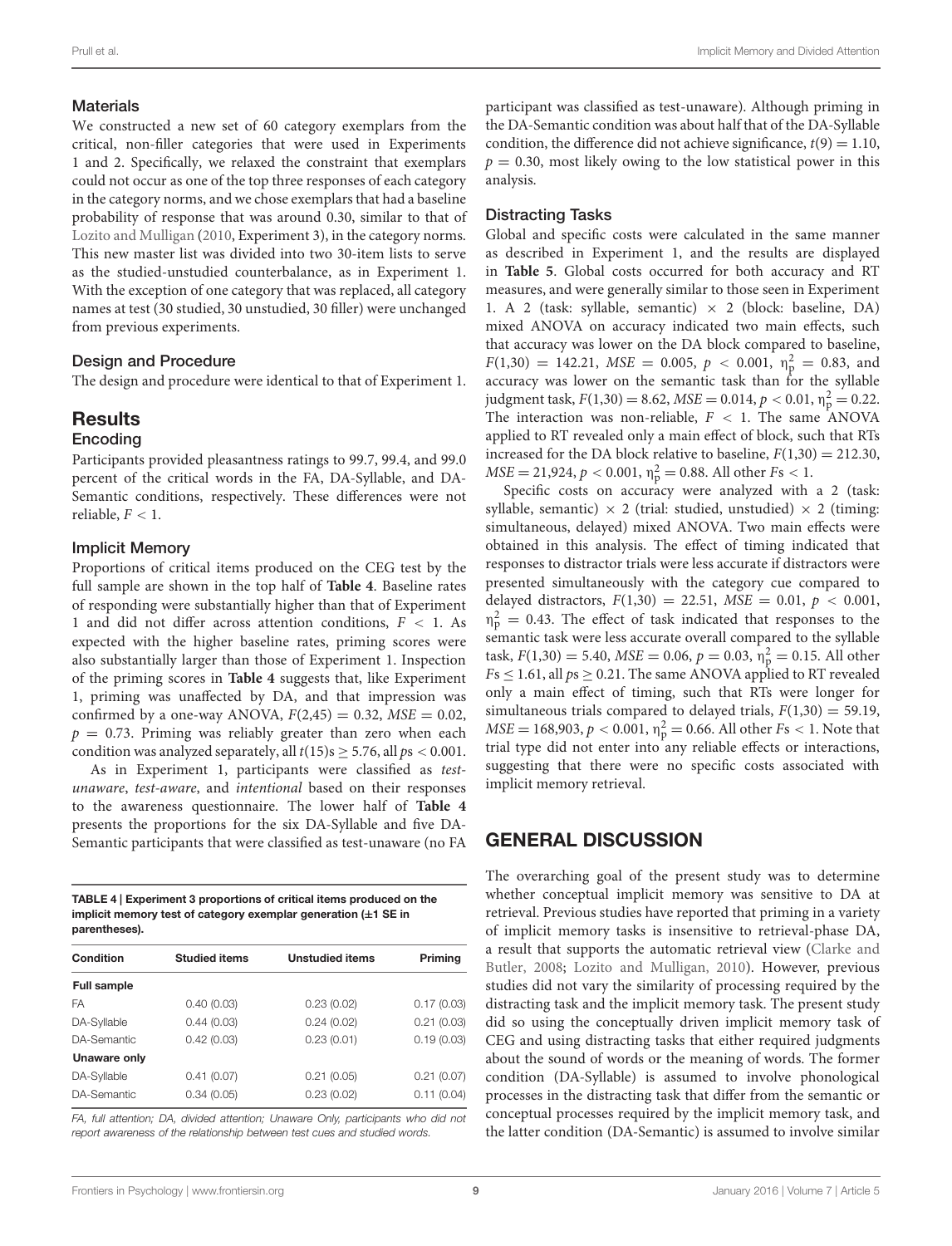|             | <b>Global costs</b> |                   |                   | <b>Specific costs</b> |                     |      |  |
|-------------|---------------------|-------------------|-------------------|-----------------------|---------------------|------|--|
|             |                     |                   | <b>DA-Studied</b> |                       | <b>DA-Unstudied</b> |      |  |
|             | <b>Baseline</b>     | <b>DA-Overall</b> | Sim               | Del                   | Sim                 | Del  |  |
| Accuracy    |                     |                   |                   |                       |                     |      |  |
| DA-Syllable | 0.95                | 0.76              | 0.73              | 0.78                  | 0.70                | 0.82 |  |
| DA-Semantic | 0.88                | 0.66              | 0.62              | 0.72                  | 0.61                | 0.68 |  |
| RT.         |                     |                   |                   |                       |                     |      |  |
| DA-Syllable | 1145                | 1720              | 2056              | 1491                  | 2067                | 1489 |  |
| DA-Semantic | 1229                | 1732              | 2030              | 1488                  | 2006                | 1456 |  |

<span id="page-9-0"></span>TABLE 5 | Experiment 3 accuracy and reaction time (RT) to distracting tasks.

*DA, divided attention; Sim, simultaneous distractors; Del, delayed distractors.*

semantic processes across the two tasks. Process-specific DA effects can occur in explicit memory [\(Fernandes and Guild](#page-10-5), [2009;](#page-10-5) [Wammes and Fernandes, 2015\)](#page-12-0) but to our knowledge this study is the first to examine whether implicit memory is susceptible to the same sort of effect. In this discussion, we first consider the impact of our DA tasks on implicit and explicit memory, then we turn our attention to the impact of the CEG and category-cued recall tasks on general and specific costs to distractor task performance.

The first major result is that conceptual implicit memory was unaffected by any type of retrieval-phase DA task when full samples were considered (Experiments 1 and 3). We find this outcome surprising, considering the fact that we created an especially powerful set of conditions in which a DA effect on implicit memory could be seen. Specifically, we used the CEG test, a conceptually driven implicit memory task that requires stimulus production. Both TAP and the identificationproduction framework agree that attention is necessary for full priming on that task, and encoding-phase DA effects on CEG priming are robust [\(Spataro et al., 2011](#page-11-13)). Thus, among implicit memory tasks, the CEG task should be most likely to reveal any DA effects in priming that may exist. We also used distracting tasks that required frequent rather than occasional responding and paid careful attention to the timing of distracting and implicit memory test stimuli. Response frequency and timing of tasks are both factors that are known to modulate DA effects on priming in some implicit memory tasks [\(Mulligan, 2003;](#page-11-28) [Mulligan et al.,](#page-11-29) [2007](#page-11-29)). Despite those design features, there was no hint of a DA effect across two experiments, at least when the full samples in both experiments were considered. Note that, if anything, the DA effect on priming was in the opposite direction, that is, numerically greater priming under DA conditions relative to FA. That fact indicates that the failure to find statistically reliable differences among conditions is not likely to reflect trends toward a DA effect on priming that were undetected due to a lack of power.

The priming outcomes for the full samples in Experiments 1 and 3 join other studies that have found support for the automatic retrieval [hypothesis](#page-11-25) [\(Clarke and Butler](#page-10-4)[,](#page-11-25) [2008;](#page-10-4) Lozito and Mulligan, [2010\)](#page-11-25). According to that hypothesis, implicit memory is unaffected by retrieval-phase division of attention. The novel contribution of the present study is that the automatic retrieval hypothesis applies to implicit memory regardless of the similarity

in processes between the distracting task and memory task. That is, conceptual priming appears to be insensitive to materialspecific interference as well as process-specific interference by retrieval-phase DA. The results are less well understood by the TAP and identification-production perspectives, however. According to TAP [\(Roediger and McDermott](#page-11-14), [1993\)](#page-11-14), conceptual processes are affected by DA and should therefore impact performance on conceptually driven implicit memory tasks, of which the CEG task is a type. According to the identificationproduction account [\(Gabrieli et al.](#page-11-9), [1999](#page-11-9)), attention is critical for production priming tasks, and the CEG task is unambiguously such a task. The data therefore favor the automatic retrieval view.

Participants classified as unaware in Experiments 1 and 3 showed priming effects that were reduced by DA. In Experiment 1, priming in the DA-Semantic task was about half that of the DA-Syllable and FA conditions, and in Experiment 3, priming in the DA-Semantic task was numerically lower than that of the DA-Syllable condition. While these results seem to challenge the automatic retrieval view and suggest the existence of process-specific interference, we exercise caution in interpreting these outcomes. First, the DA-related reductions in priming were not general effects, but emerged only among unaware participants. Second, the findings are based on very small subsamples of the original FA and DA groups. Third, evidence for process-specific interference would be obtained if priming was reliably reduced in the DA-Semantic condition compared to the DA-Syllable condition, but that reduction was marginal in Experiment 1 and non-reliable in Experiment 2, and a combined analysis of all unaware participants in Experiments 1 and 3 did not reveal reliable differences among conditions  $(p = 0.09)$ . Finally, the analyses of specific costs on the distractor tasks do not provide additional evidence against the automatic retrieval view (a specific cost in the DA-Syllable condition was found for RT in Experiment 1, but no specific costs were observed in Experiment 3). Nevertheless, the results from the unaware participants hint at the possibility that process-specific interference in implicit memory could occur under very specific conditions (conceptually driven tests, unaware participants). Future studies with larger numbers of unaware participants may find results that challenge the automatic retrieval view, however, we believe the weight of evidence currently favors the automatic retrieval view.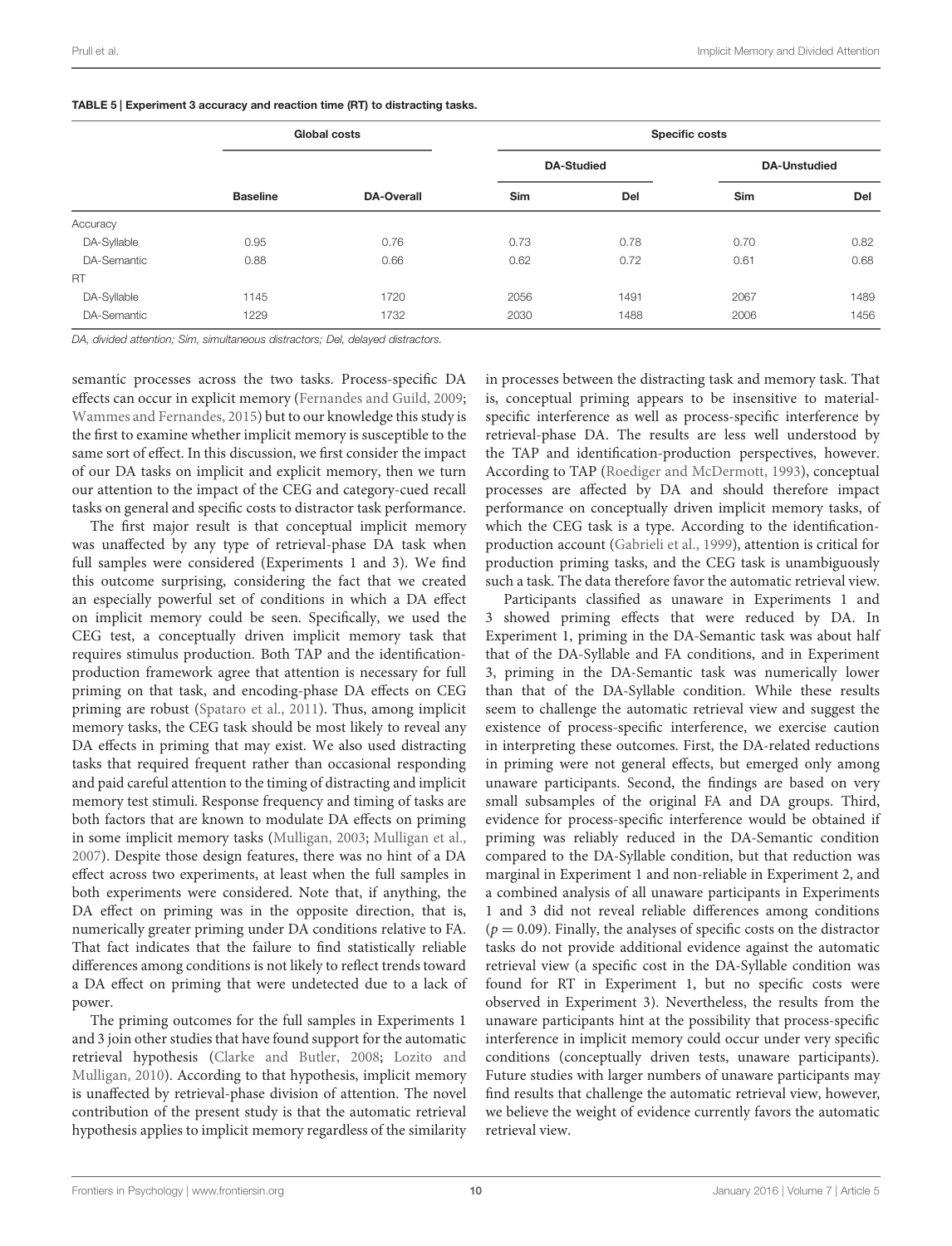The effects of DA on explicit memory differed from those seen on implicit memory. In explicit memory, both semantic and phonological distracting tasks worked to reduce performance on category-cued recall with no reliable difference between the two DA conditions (Experiment 2). This outcome fits well with the view that retrieval-phase DA can negatively affect explicit memory under some situations, particularly when the distracting task and memory task employ similar materials [\(Fernandes and Moscovitch](#page-10-3), [2000\)](#page-10-3). However, process-specific interference in explicit memory was not observed. Processspecific interference has been most commonly observed using non-verbal stimuli such as faces or visuospatial patterns; such interference effects have been examined with words less often but appear to be less commonly observed. In one study [\(Fernandes and Guild, 2009\)](#page-10-5), retrieval-phase DA effects on recognition for words were numerically lower when the distracting task involved phonological judgments (does the sound of a consonant letter, presented visually, rhyme with "ee"?) rather than visuospatial judgments (does a consonant letter contain a curved line?), however, this difference was not reliable in a direct comparison. Other studies that have used semantic and phonological distracting tasks similar to those described in the present investigation have also shown little difference in recall pe[rformance](#page-10-3) [between](#page-10-3) [DA](#page-10-3) [conditions](#page-10-3) [\(](#page-10-3)Fernandes and Moscovitch, [2000](#page-10-3)).

Turning to the distractor task, we found that the automatic retrieval hypothesis gained support through the analysis of global and specific costs. As expected, global costs emerged in the syllable and semantic judgment tasks when performed under DA conditions in the presence of the CEG task. Global costs, however, cannot say whether implicit memory retrieval is automatic, only that the CEG task *per se* requires attentional resources. Only an analysis of specific costs provides a focused test of the automatic retrieval hypothesis, and that analysis generally supports that hypothesis. The automatic retrieval hypothesis would be refuted if performance decrements occurred on the distracting task for studied trials compared to unstudied trials. As mentioned earlier, this outcome occurred in only one situation in Experiment 1 (RTs for delayed distractors in the DA-Semantic condition) and was not replicated in Experiment 3. Most analyses revealed no

# **REFERENCES**

- <span id="page-10-2"></span>Anderson, N. D., Craik, F. I. M., and Naveh-Benjamin, M. (1998). The attentional demands of encoding and retrieval in younger and older adults: I. Evidence from divided attention costs. *Psychol. Aging* 13, 405–423. doi: 10.1037/0882- 7974.13.3.405
- <span id="page-10-0"></span>Baddeley, A., Lewis, V., Eldridge, M., and Thomson, N. (1984). Attention and retrieval from long-term memory. *J. Exp. Psychol. Gen.* 113, 518–540. doi: 10.1037/0096-3445.113.4.518
- <span id="page-10-9"></span>Barnhardt, T. M., and Geraci, L. (2008). Are awareness questionnaires valid? Investigating the use of posttest questionnaires for assessing awareness in implicit memory tests. *Mem. Cogn.* 36, 53–64. doi: 10.3758/MC. 36.1.53
- <span id="page-10-8"></span>Bowers, J. S., and Schacter, D. L. (1990). Implicit memory and test awareness. *J. Exp. Psychol. Learn. Mem. Cogn.* 16, 404–416.
- <span id="page-10-6"></span>Brooks, L. R. (1968). Spatial and verbal components of the act of recall. *Can. J. Psychol.* 22, 349–368. doi: 10.1037/h008 2775

difference between studied and unstudied trials, or uncovered specific benefits in which distracting performance was facilitated during studied trials. The facilitation may be due to the relative availability of resources when studied material is more fluently and quickly processed at test (see [Lozito and Mulligan, 2010,](#page-11-25) for further discussion).

A somewhat different pattern of secondary task costs emerged for category-cued recall. As expected, global costs occurred on distractor task performance and may reflect the attentiondemanding cos[ts of establishing retrieval mode \(see, e.g.,](#page-11-2) Naveh-Benjamin et al., [1998](#page-11-2)). A trend toward specific costs that was observed in distractor task accuracy may highlight the use of a metacognitive strategy, such that participants spend more time or make more effort to retrieve words from category cues believed to be helpful. Alternatively, they may terminate the retrieval process earlier for category cues that are judged to be less helpful. Either or both patterns would create more resources available for unstudied trials, and thus better performance on distracting tasks, together with fewer resources available for studied trials, and thus worse performance on distracting tasks [\(Lozito and Mulligan](#page-11-25), [2010\)](#page-11-25).

In summary, the present experiments investigated retrievalphase DA on implicit memory and reinforce the conclusions from previous studies that implicit memory retrieval is automatic. On the whole, implicit memory is unaffected by retrieval-phase DA regardless of whether distracting tasks use similar materials as the memory task, and now regardless of whether distracting tasks use similar processes as the memory task. It remains to be seen in further research whether (a) process-specific interference effects in implicit memory emerge with larger samples of unaware participants, and (b) priming in other implicit memory tests, such as word-stem completion, lexical decision, and semantic verification, is also automatic when distractor tasks overlap with the retrieval processes used in those tests.

# ACKNOWLEDGMENT

This research was supported in part by a Sally Ann Abshire faculty-student research award issued by Whitman College to AS.

- <span id="page-10-4"></span>Clarke, A. J. B., and Butler, L. T. (2008). Dissociating word stem completion and cued recall as a function of divided attention at retrieval. *Memory* 16, 763–772. doi: 10.1080/0965821080226 1116
- <span id="page-10-1"></span>Craik, F. I. M., Govoni, R., Naveh-Benjamin, M., and Anderson, N. D. (1996). The effects of divided attention on encoding and retrieval processes in human memory. *J. Exp. Psychol. Gen.* 125, 159–180. doi: 10.1037/0096-3445.125. 2.159
- <span id="page-10-7"></span>den Heyer, K., and Barrett, B. (1971). Selective loss of visual and verbal information in STM by means of visual and verbal interpolated tasks. *Psychon. Sci.* 25, 100–102. doi: 10.3758/BF03335861
- <span id="page-10-5"></span>Fernandes, M. A., and Guild, E. (2009). Process-specific interference effects during recognition of spatial patterns and words. *Can. J. Exp. Psychol.* 63, 24–32. doi: 10.1037/a0012870
- <span id="page-10-3"></span>Fernandes, M. A., and Moscovitch, M. (2000). Divided attention and memory: evidence of substantial interference effects at retrieval and encoding. *J. Exp. Psychol. Gen.* 129, 155–176. doi: 10.1037/0096-3445.129. 2.155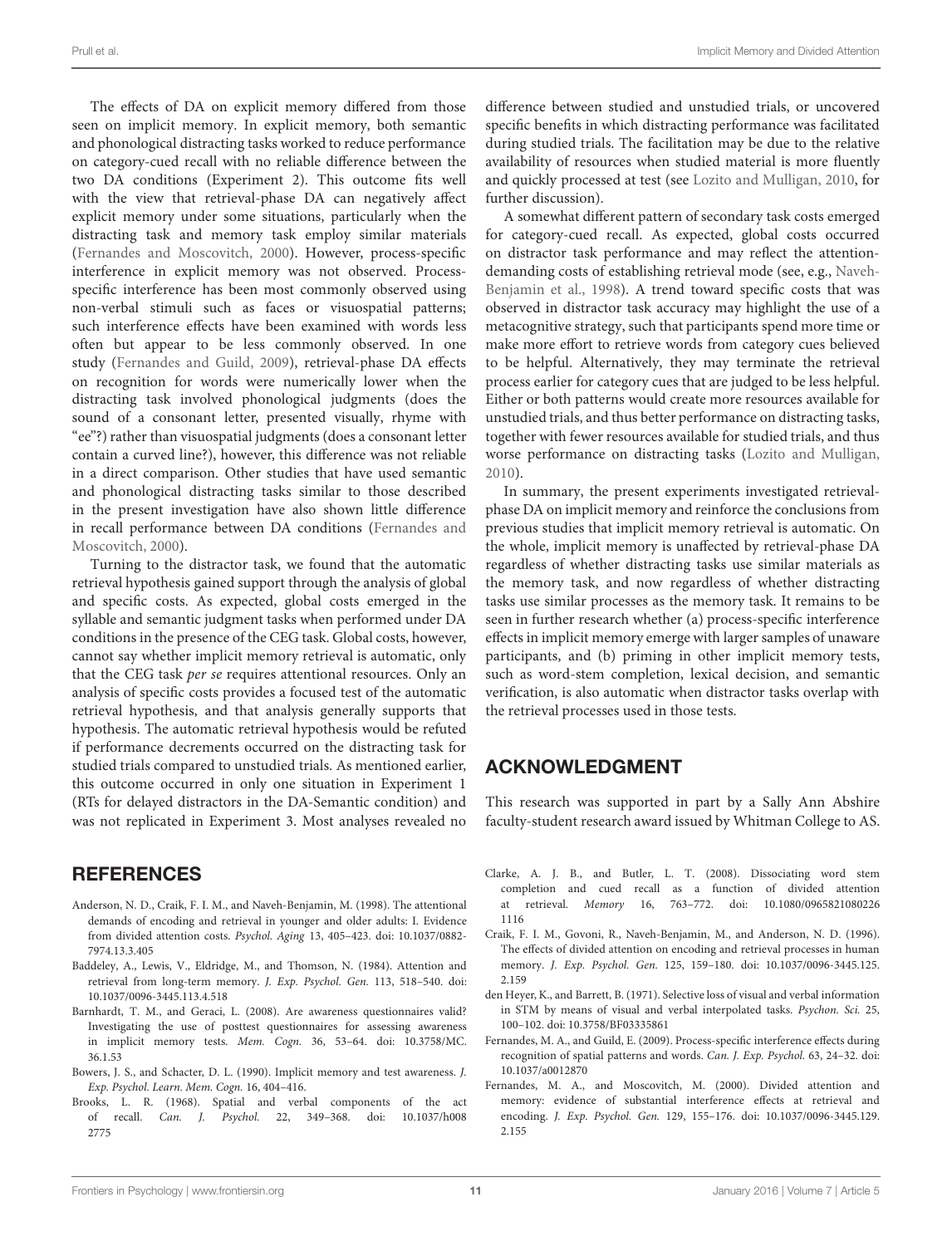- <span id="page-11-22"></span>Fernandes, M. A., and Moscovitch, M. (2002). Factors modulating the effect of divided attention during retrieval of words. *Mem. Cogn.* 30, 731–744. doi: 10.3758/BF03196429
- <span id="page-11-23"></span>Fernandes, M. A., and Moscovitch, M. (2003). Interference effects from divided attention during retrieval in younger and older adults. *Psychol. Aging* 18, 219–230. doi: 10.1037/0882-7974.18.2.219
- <span id="page-11-1"></span>Fisk, A. D., and Schneider, W. (1984). Memory as a function of attention, level of processing, and automatization. *J. Exp. Psychol. Learn. Mem. Cogn.* 10, 181–197. doi: 10.1037//0278-7393.10.2.181
- <span id="page-11-37"></span>Gabrieli, J. D., Desmond, J. E., Demb, J. B., Wagner, A. D., Stone, M. V., Vaidya, C. J., et al. (1996). Functional magnetic resonance imaging of semantic memory processes in the frontal lobes. *Psychol. Sci.* 7, 278–283. doi: 10.1111/j.1467- 9280.1996.tb00374.x
- <span id="page-11-16"></span>Gabrieli, J. D., Keane, M. M., Stanger, B. Z., Kjelgaard, M. M., Corkin, S., and Growdon, J. H. (1994). Dissociations among structural-perceptual, lexical-semantic, and event-fact memory systems in Alzheimer, amnesic, and normal subjects. *Cortex* 30, 75–103. doi: 10.1016/S0010-9452(13) 80325-5
- <span id="page-11-9"></span>Gabrieli, J. D. E., Vaidya, C. J., Stone, M., Francis, W. S., Thompson-Schill, S. L., Fleischman, D. A., et al. (1999). Convergent behavioral and neuropsychological evidence for a distinction between identification and production forms of repetition priming. *J. Exp. Psychol. Gen.* 128, 479–498. doi: 10.1037/0096- 3445.128.4.479
- <span id="page-11-26"></span>Gooding, P. A., Mayes, A. R., Van Eijk, R., Meudell, P. R., and MacDonald, F. L. (1999). Do novel associative word stem completion and cued recall share the same memory retrieval processes? *Memory* 7, 323–343. doi: 10.1080/096582199387959
- <span id="page-11-31"></span>Helman, S., and Berry, D. C. (2003). Effects of divided attention and speeded responding on implicit and explicit retrieval of artificial grammar knowledge. *Mem. Cogn.* 31, 703–714. doi: 10.3758/BF03196109
- <span id="page-11-20"></span>Hicks, J. L., and Marsh, R. L. (2000). Toward specifying the attentional demands of recognition memory. *J. Exp. Psychol. Learn. Mem. Cogn.* 26, 1483–1498.
- <span id="page-11-38"></span>Hunt, K. P., and Hodge, M. H. (1971). Category-item frequency and category-name meaningfulness (m'): taxonomic norms for 84 categories. *Psychon. Monogr. Suppl.* 4, 97–121.
- <span id="page-11-19"></span>Jacoby, L. L. (1991). A process dissociation framework: separating automatic from intentional uses of memory. *J. Mem. Lang.* 30, 513–541. doi: 10.1016/0749- 596X(91)90025-F
- <span id="page-11-30"></span>Jacoby, L. L., Woloshyn, V., and Kelley, C. (1989). Becoming famous without being recognized: unconscious influences of memory produced by dividing attention. *J. Exp. Psychol. Gen.* 118, 115–125. doi: 10.1037/0096-3445.118. 2.115
- <span id="page-11-27"></span>Kinoshita, S. (1999). Priming for novel associations: evidence for an attentional component. *Memory* 7, 385–404. doi: 10.1080/741944918
- <span id="page-11-17"></span>Light, L. L., and Prull, M. W. (1995). Aging, divided attention, and repetition priming. *Swiss J. Psychol.* 54, 87–101.
- <span id="page-11-10"></span>Light, L. L., Prull, M. W., and Kennison, R. F. (2000). Divided attention, aging, and priming in exemplar generation and category verification. *Mem. Cogn.* 28, 856–872. doi: 10.3758/BF03198421
- <span id="page-11-33"></span>Logie, R. H., Zucco, G. M., and Baddeley, A. D. (1990). Interference with visual short-term memory. *Acta Psychol.* 75, 55–74. doi: 10.1016/0001- 6918(90)90066-O
- <span id="page-11-21"></span>Lozito, J. P., and Mulligan, N. W. (2006). Exploring the role of attention during memory retrieval: effects of semantic encoding and divided attention. *Mem. Cogn.* 34, 986–998. doi: 10.3758/BF03193246
- <span id="page-11-25"></span>Lozito, J. P., and Mulligan, N. W. (2010). Exploring the role of attention during implicit memory retrieval. *J. Mem. Lang.* 63, 387–399. doi: 10.1016/j.jml.2010.06.007
- <span id="page-11-39"></span>McEvoy, C. L., and Nelson, D. L. (1982). Category name and instance norms for 106 categories of various sizes. *Am. J. Psychol.* 95, 581–634. doi: 10.2307/14 22189
- <span id="page-11-8"></span>Mulligan, N. W. (1998). The role of attention during encoding in implicit and explicit memory. *J. Exp. Psychol. Learn. Mem. Cogn.* 24, 27–47.
- <span id="page-11-28"></span>Mulligan, N. W. (2003). Effects of cross-modal and intramodal division of attention on perceptual implicit memory. *J. Exp. Psychol. Learn. Mem. Cogn.* 29, 262–276.
- <span id="page-11-4"></span>Mulligan, N. W. (2008). "Attention and memory," in *Learning and Memory: A Comprehensive Reference*, ed. H. L. Roediger (Oxford: Elsevier),  $7 - 22$
- <span id="page-11-29"></span>Mulligan, N. W., Duke, M., and Cooper, A. W. (2007). The effects of divided attention on auditory priming. *Mem. Cogn.* 35, 1245–1254. doi: 10.3758/BF03193598
- <span id="page-11-15"></span>Mulligan, N. W., and Hornstein, S. L. (2000). Attention and perceptual implicit memory in the perceptual identification task. *J. Exp. Psychol. Learn. Mem. Cogn.* 26, 626–637.
- <span id="page-11-12"></span>Mulligan, N. W., and Peterson, D. (2008). Attention and implicit memory in the category-verification and lexical decision tasks. *J. Exp. Psychol. Learn. Mem. Cogn.* 34, 662–679. doi: 10.1037/0278-7393.34. 3.662
- <span id="page-11-0"></span>Murdock, B. B. Jr. (1965). Effects of a subsidiary task on short-term memory. *Br. J. Psychol.* 56, 413–419. doi: 10.1111/j.2044-8295.1965.tb00 983.x
- <span id="page-11-2"></span>Naveh-Benjamin, M., Craik, F. I. M., Guez, Y., and Dori, H. (1998). Effects of divided attention on encoding and retrieval processes in human memory: further support for an asymmetry. *J. Exp. Psychol. Learn. Mem. Cogn.* 24, 1091–1104. doi: 10.1037/0278-7393.24.5. 1091
- <span id="page-11-3"></span>Naveh-Benjamin, M., Craik, F. I. M., and Perretta, J. (2000). The effects of divided attention on encoding and retrieval processes: the resiliency of retrieval processes. *Q. J. Exp. Psychol. A* 53, 609–626. doi: 10.1080/7137 55914
- <span id="page-11-5"></span>Parkin, A. J., Reid, T. K., and Russo, R. (1990). On the differential nature of implicit and explicit memory. *Mem. Cogn.* 18, 507–514. doi: 10.3758/BF031 98483
- <span id="page-11-32"></span>Pellegrino, J. W., Siegel, A. W., and Dhawan, M. (1975). Short-term retention of pictures and words: evidence for dual coding systems. J. Exp. Psychol. Hum. Learn. 1, dual coding systems. *J. Exp. Psychol. Hum. Learn.* 1, 95–102.
- <span id="page-11-35"></span>Poldrack, R. A., Wagner, A. D., Prull, M. W., Desmond, J. E., Glover, G. H., and Gabrieli, J. D. E. (1999). Functional specialization for semantic and phonological processing in the left inferior prefrontal cortex. *Neuroimage* 10, 15–35. doi: 10.1006/nimg.1999. 0441
- <span id="page-11-36"></span>Raichle, M. E., Fiez, J. A., Videen, T. O., MacLeod, A.-M., Pardo, J. V., Fox, P. T., et al. (1994). Practice- related changes in human brain functional anatomy during nonmotor learning. *Cereb. Cortex* 4, 8–26. doi: 10.1093/cercor/ 4.1.8
- <span id="page-11-11"></span>Rajaram, S., Srinivas, K., and Travers, S. (2001). The effects of attention on perceptual implicit memory. *Mem. Cogn.* 29, 920–930. doi: 10.3758/BF03195754
- <span id="page-11-34"></span>Robbins, T. W., Anderson, E. J., Barker, D. R., Bradley, A. C., Fearnyhough, C., Henson, R., et al. (1996). Working memory in chess. *Mem. Cogn.* 24, 83–93. doi: 10.3758/BF03197274
- <span id="page-11-14"></span>Roediger, H. L., and McDermott, K. B. (1993). "Implicit memory in normal human subjects," in *Handbook of Neuropsychology*, Vol. 8, eds F. Boller and J. Grafman (Amsterdam: Elsevier), 63–131.
- <span id="page-11-6"></span>Schmitter-Edgecombe, M. (1996). The effects of divided attention on implicit and explicit memory performance. *J. Int. Neuropsychol. Soc.* 2, 111–125. doi: 10.1017/S1355617700000965
- <span id="page-11-18"></span>Schmitter-Edgecombe, M. (1999). Effects of divided attention on perceptual and conceptual memory tests: an analysis using a processdissociation approach. *Mem. Cogn.* 27, 512–525. doi: 10.3758/BF0321 1545
- <span id="page-11-24"></span>Skinner, E. I., and Fernandes, M. A. (2008). Interfering with remembering and knowing: effects of divided attention at retrieval. *Acta Psychol.* 127, 211–221. doi: 10.1016/j.actpsy.2007.05.001
- <span id="page-11-13"></span>Spataro, P., Cestari, V., and Rossi-Arnaud, C. (2011). The relationship between divided attention and implicit memory: a meta-analysis. *Acta Psychol.* 136, 329–339. doi: 10.1016/j.actpsy.2010.12.007
- <span id="page-11-7"></span>Szymanski, K. F., and MacLeod, C. M. (1996). Manipulation of attention at study affects an explicit but not an implicit test of memory. *Conscious. Cogn.* 5, 165–175. doi: 10.1006/ccog.1996.0010
- <span id="page-11-40"></span>Van Overschelde, J. P., Rawson, K. A., and Dunlosky, J. (2004). Category norms: an updated and expanded version of the Battig and Montague